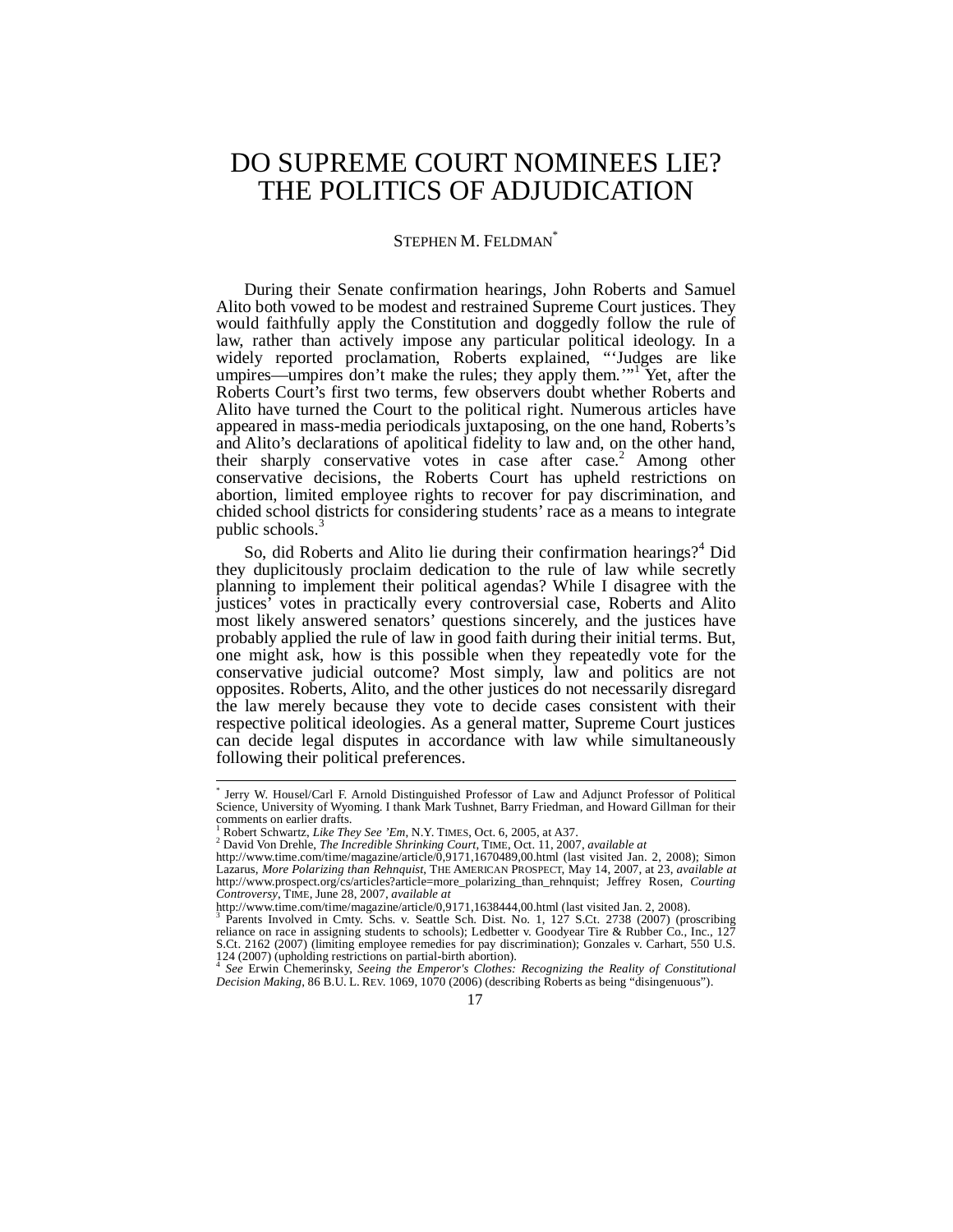I elaborate this thesis by critiquing the theories of Judge Richard Posner<sup>5</sup> and Professor Ronald Dworkin,<sup>6</sup> two of the most prominent jurisprudents of this era. Embattled opponents, Posner and Dworkin have, for years, relentlessly attacked each other while developing strikingly different depictions of law and adjudication.<sup>7</sup> Despite their opposition, however, Posner and Dworkin together challenge a primary assumption of traditional jurisprudence—an assumption featured during Roberts's and Alito's Senate confirmation hearings. Most senators, jurists, and legal scholars assume that legal interpretation and judicial decision making can be separated from politics, that a judge or justice who decides according to political ideology skews or corrupts the judicial process.<sup>8</sup> Posner and Dworkin reject this traditional approach, particularly for hard cases at the level of the Supreme Court. Each in his own way asserts and explains the power of politics in adjudication: the justices self-consciously vote and thus decide cases according to their political ideologies. Posner and Dworkin agree that the justices do not, and should not, decide hard cases by applying an ostensibly clear rule of law in a mechanical fashion. The justices must be political in an open and expansive manner.<sup>9</sup> Supreme Court adjudication is, in other words, politics writ large.

The conflicts between Posner and Dworkin stem from their distinct views of politics. Posner views politics as a pluralist battle among selfinterested individuals and groups. He therefore argues that Supreme Court adjudication, manifesting politics writ large, should (and in fact does) entail a pragmatic focus on consequences. The justices should resolve cases by looking to the future and by aiming to do what is best in both the short and long term.<sup>10</sup> Dworkin, repudiating a pragmatic politics of self-interest, favors instead a politics of principles. Thus, according to Dworkin, the justices should resolve hard cases by applying law as integrity. They should theorize about the political-moral principles that fit the doctrinal history—

<sup>5</sup> RICHARD A. POSNER, LAW, PRAGMATISM, AND DEMOCRACY (Harvard Univ. Press 2003) [hereinafter POSNER, LAW]; RICHARD A. POSNER, THE PROBLEMATICS OF MORAL AND LEGAL THEORY (Harvard Univ. Press 1999) [hereinafter POSNER, THEORY]; Richard A. Posner, *Foreword: A Political Court*, 119

HARV. L. REV. 31 (2005) [hereinafter Posner, *Foreword*]. <sup>6</sup> RONALD DWORKIN, JUSTICE IN ROBES (Harvard Univ. Press 2006) [hereinafter DWORKIN, ROBES]; RONALD DWORKIN, FREEDOM'S LAW (Harvard Univ. Press 1996) [hereinafter DWORKIN, FREEDOM]; RONALD DWORKIN, LAW'S EMPIRE (Harvard Univ. Press 1986) [hereinafter DWORKIN, EMPIRE]; RONALD DWORKIN, TAKING RIGHTS SERIOUSLY (Harvard Univ. Press 1978) [hereinafter DWORKIN, SERIOUSLY].

Ronald Dworkin, *Darwin's New Bulldog*, 111 HARV. L. REV. 1718 (1998); Ronald Dworkin, *In Praise of Theory*, 29 ARIZ. ST. L.J. 353 (1997); Richard A. Posner, *The Problematics of Moral and Legal Theory*, 111 HARV. L. REV. 1637 (1998); Richard A. Posner, *Against Constitutional Theory*, 73 N.Y.U. L. REV. 1 (1998).

<sup>&</sup>lt;sup>8</sup> For descriptions and constructive criticisms of traditional doctrinal scholarship, see Stephen M.<br>Feldman, *The Rule of Law or the Rule of Politics? Harmonizing the Internal and External Views of<br>Supreme Court Decision Politics of Judicial Review*, 84 TEX. L. REV. 257, 257–60 (2005). For examples of such legal scholarship, see Johnny C. Parker, *Equal Protection Minus Strict Scrutiny Plus Benign Classification Equals What? Equality of Opportunity*, 11 PACE L. REV. 213 (1991); Robert A. Sedler, *Understanding the Establishment Clause: The Perspective of Constitutional Litigation*, 43 WAYNE L. REV. 1317 (1997). For an optimistic assessment of legal scholarship, arguing that an increasing number of legal scholars are drawing upon political science literature, see Thomas M. Keck, *Party Politics or Judicial Independence? The Regime Politics Literature Hits the Law Schools*, 32 LAW & SOC. INQUIRY 511  $(2007)$ .

<sup>9</sup> DWORKIN, ROBES, *supra* note 6, at 1–35; Posner, *Foreword*, *supra* note 5, at 41–42. <sup>10</sup> POSNER, LAW, *supra* note 5, at 13, 71.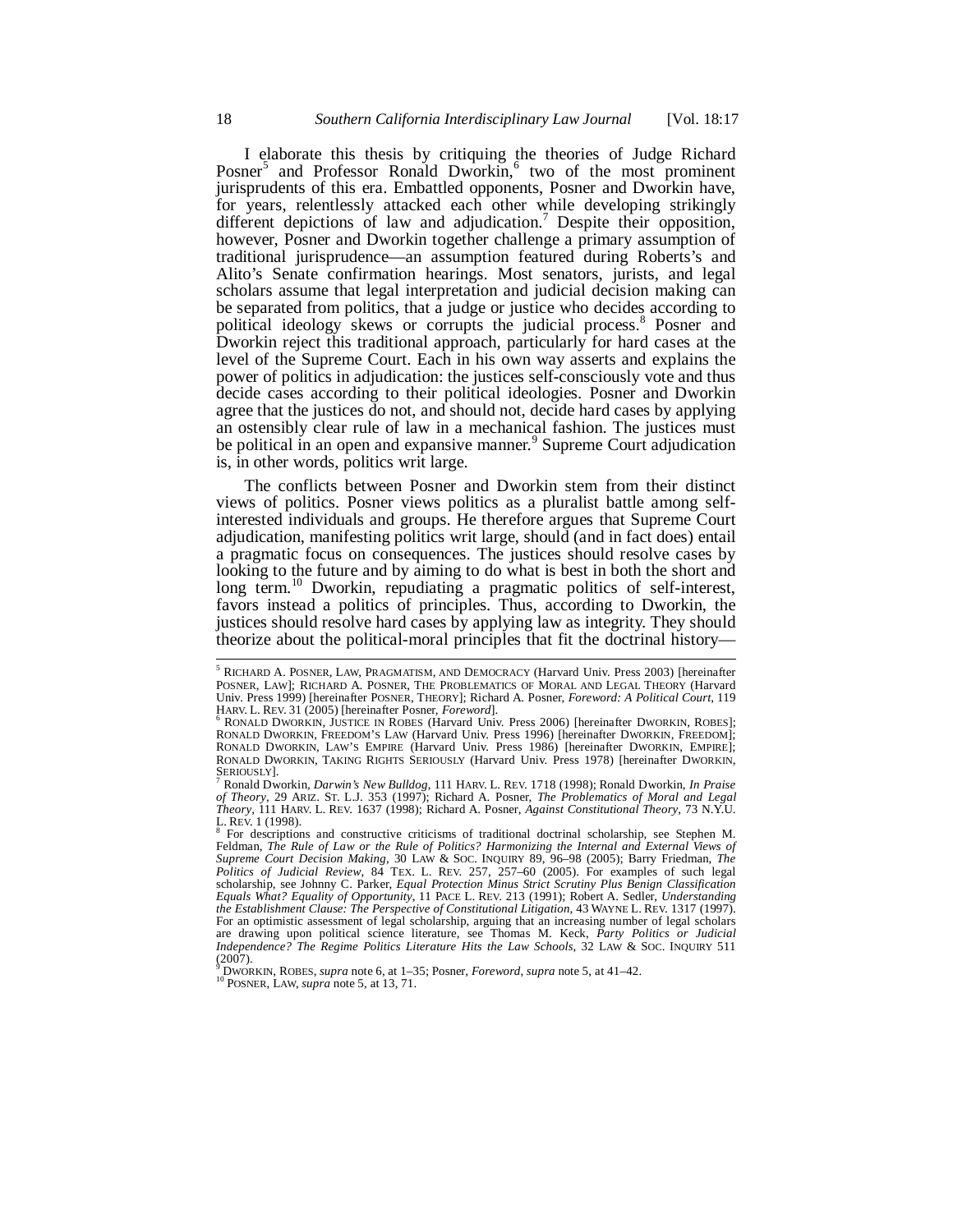including case precedents and constitutional provisions—and that cast the history in its best moral light.<sup>11</sup> Consequently, although Posner and Dworkin both describe the Supreme Court as a political institution—as engaging in politics writ large—their theories otherwise clash tumultuously. Posner sees an adjudicative politics of interest and unmitigated practicality, while Dworkin sees an adjudicative politics of principles and coherent theory.

Unfortunately, both Posner and Dworkin—like Roberts, Alito, and the senators who questioned them—remain stuck within the magnetic field of the traditional law-politics dichotomy. While most jurists, legal scholars, and senators are pulled to the law pole—maintaining that law mandates case results—Posner and Dworkin are pulled to the opposite pole. If politics matter to adjudication, they seem to say, then politics must become the overriding determinant of judicial outcomes. Supreme Court adjudication must be politics writ large. If their view is true, then Supreme Court nominees who declare their fidelity to the rule of law do, in fact, lie: current and future justices decide cases by hewing to their political ideologies, not to legal doctrines and precedents. But in their struggle against the forces of the law-politics dichotomy, Posner and Dworkin overcompensate. They neglect another possibility: namely, that Supreme Court adjudication is politics writ small. As Posner and Dworkin emphasize, the Court is a political institution: the justices' political ideologies always and inevitably influence their votes and decisions. But usually the justices do not self-consciously attempt to impose their politics in an expansive manner. To the contrary, the justices sincerely interpret and apply the law. Yet, because legal interpretation is never mechanical, the justices' political ideologies necessarily shape how they understand the relevant legal texts, whether in constitutional or other cases.

Part I of this Article elaborates Posner's description of pragmatic adjudication and Dworkin's theory of principled adjudication.<sup>12</sup> Part II explains why, contrary to Posner's and Dworkin's positions, Supreme Court decision making is most often politics writ small. If politics writ large occurs when one acts or decides in self-conscious, purposeful, and expansive pursuit of a particular political ideology, then politics writ small occurs when one acts or decides in a manner corresponding with a particular political ideology but not specifically *because* of that ideology. Writ small political action or decision making, then, might be either unconscious (without awareness of the correspondence with the political ideology) or with awareness but not in purposeful and expansive pursuit of that ideology. Because of the integral role that politics plays in legal interpretation, a justice's interpretive judgment will in most instances coincide with her political ideology, including pragmatic concerns and political morality. Therefore, in the typical case, a justice would not selfconsciously vote to promote her political ideology. Doing so would be unnecessary (from a political standpoint); the justice would only need to

<sup>&</sup>lt;sup>11</sup> DWORKIN, EMPIRE, *supra* note 6, at  $52-53$ , 90.

<sup>&</sup>lt;sup>12</sup> See infra text accompanying notes 16–89.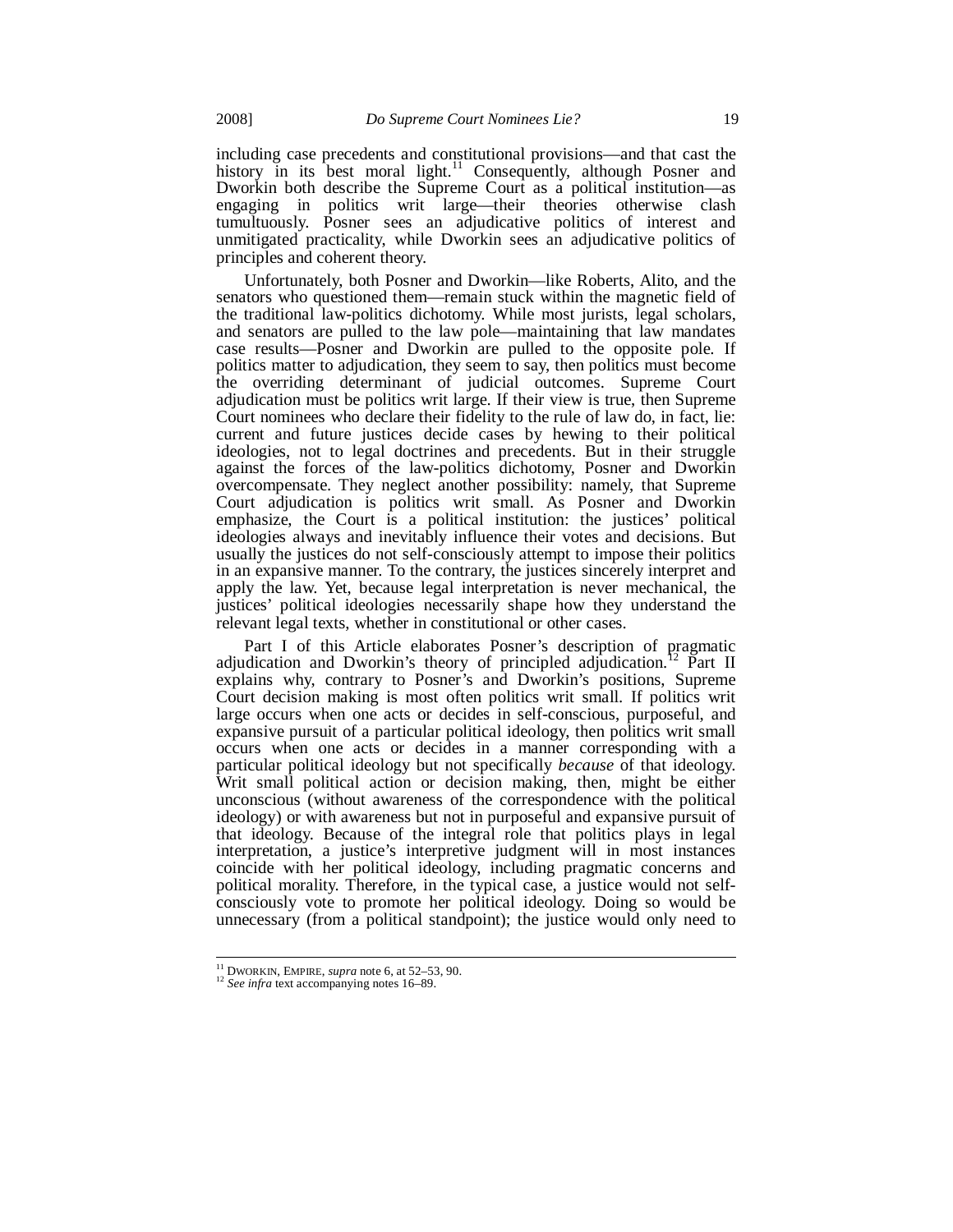vote in accordance with her best interpretive judgment.<sup>13</sup> Part II closes by linking Posner's and Dworkin's disputes to their respective misunderstandings of the (legal) interpretive process.<sup>14</sup> Part III, the Conclusion, briefly explains the implications of an adjudicative politics writ small for the controversy surrounding Roberts and Alito.<sup>1</sup>

# I. POSNER, DWORKIN, AND ADJUDICATION AS POLITICS WRIT LARGE

#### A. POSNER AND PRAGMATIC ADJUDICATION

Posner explicitly argues that Supreme Court adjudication, especially in constitutional cases, is politics writ large.<sup>16</sup> The justices self-consciously vote (and thus decide cases) in accordance with their political ideologies. The Supreme Court, in this way, is unique, according to Posner. Lower court judges, Posner writes, generally are "tethered to authoritative texts, such as constitutional and statutory provisions, and to previous judicial decisions."<sup>17</sup> That is, lower court judges follow the law except in the unusual case "when the law is uncertain and emotions aroused.<sup>518</sup> But at the Supreme Court, "the issues are more uncertain and more emotional and the judging less constrained."<sup>19</sup> Because of the Supreme Court's institutional position within our constitutional system—at the apex of the judicial hierarchy—the Court is overtly, broadly, and consistently political. "A constitutional court composed of unelected, life-tenured judges, guided, in deciding issues at once emotional and politicized, only by a very old and in critical passages very vague constitution (yet one as difficult to amend as the U.S. Constitution is), is potentially an immensely powerful political organ.<sup>"20</sup> In fact, when deciding constitutional issues, the Court "is political in the sense of having and exercising discretionary power as capacious as a legislature's."<sup>21</sup> Thus, Posner describes one recent case as "a naked political judgment," and explains that "the Justices exercise vast discretion, thrashing about in a trackless wilderness."

Based on this conclusion—that Supreme Court adjudication is politics writ large—Posner recommends that the Court be "modest" and

<sup>&</sup>lt;sup>13</sup> See infra text accompanying notes 90–161.

<sup>&</sup>lt;sup>14</sup> See *infra* text accompanying notes 90–161.

<sup>&</sup>lt;sup>15</sup> See *infra* text accompanying note 162. <sup>16</sup> Posner writes:

From a practical standpoint, constitutional adjudication by the Supreme Court is . . . the exercise of discretion—and *that is about all it is*. If . . . the Court is asked to decide whether execution of murderers under the age of eighteen is constitutional, *it is at large*. Nothing compels a yes or a no. . . . [There are] no external constraints on the Justices' decision.

Posner, *Foreword*, *supra* note 5, at 41–42 (emphasis added).

<sup>17</sup> *Id.* at 40. <sup>18</sup> *Id.* at 48.

<sup>19</sup> *Id.* at 49. <sup>20</sup> *Id.* at 40.

<sup>21</sup> *Id.* at 40.<br>Id. Constitutional issues, such as the scope of free speech, are "quintessentially political issues." POSNER, LAW, *supra* note 5, at 231.

<sup>22</sup> Posner, *Foreword*, *supra* note 5, at 62, 90 (citing Roper v. Simmons, 543 U.S. 551 (2005)). *Roper v. Simmons* held that the Eighth and Fourteenth Amendments proscribe imposing the death penalty on a defendant who committed the crime before reaching the age of eighteen.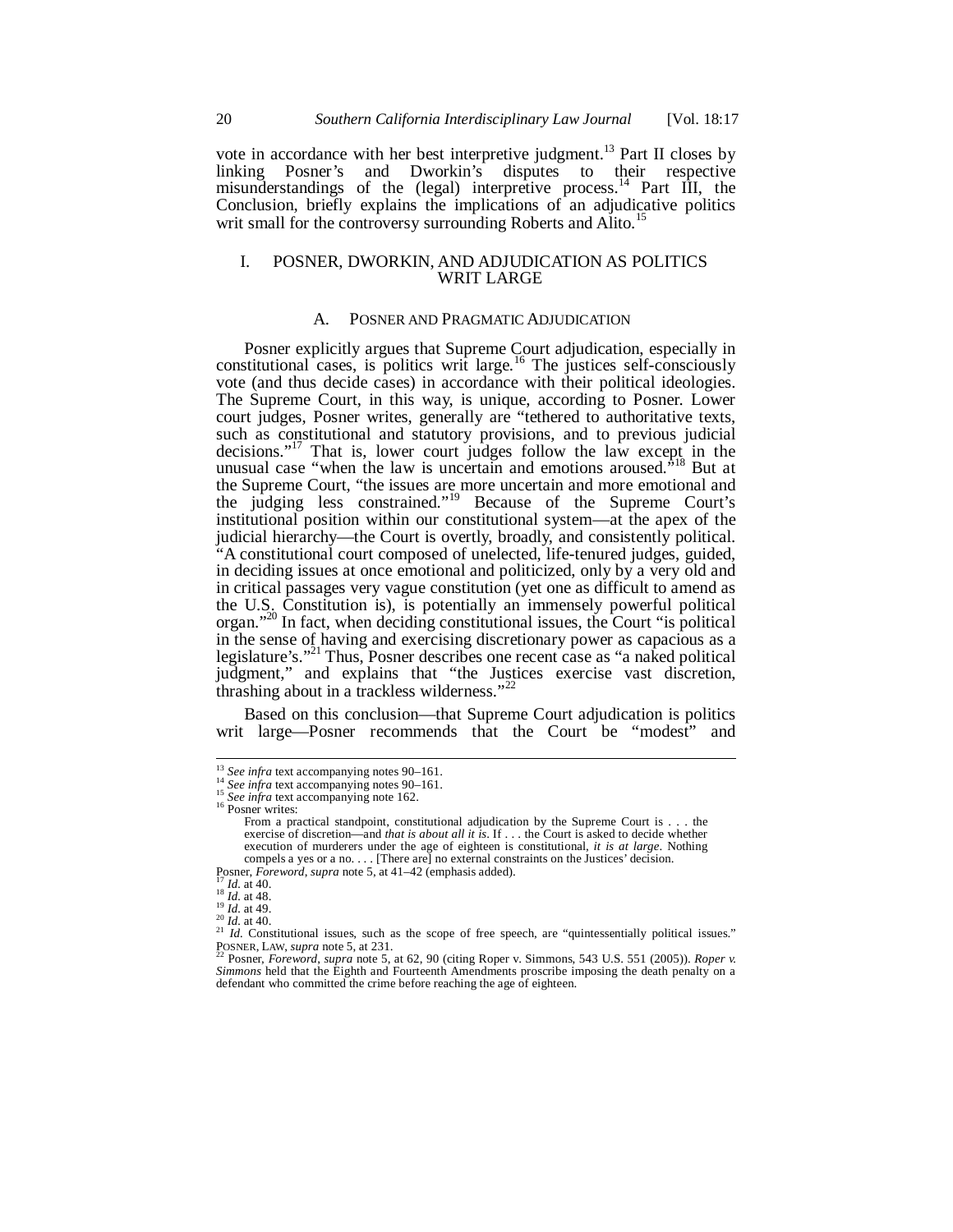"pragmatic."<sup>23</sup> Given the potency of the justices' political power, Posner argues they should generally defer to legislative judgments; the Court should "be restrained in the exercise of its power."<sup>24</sup> When this "very high threshold" for deference is overcome, however, then the Court should embrace its political role and "focus on the practical consequences" of its potential decisions.<sup>25</sup> "[T]he pragmatic judge aims at the decision that is most reasonable, all things considered, where 'all things' include both casespecific and systemic consequences, in their broadest sense."<sup>26</sup> In other words, pragmatic adjudication is a "forward-looking" method that consideration of immediate effects (case-specific consequences) as well as the value of following the rule of law (systemic consequences). $2^2$ 

Pragmatic adjudication intertwines with Posner's notion of democratic politics. He distinguishes between two types of democracy: deliberative and pragmatic. Deliberative democracy is "idealistic, theoretical, and topdown."<sup>28</sup> Voters and elected officials reason about "what is best for society as a whole," and then pursue this "public interest rather than . . . selfish private interests."<sup>29</sup> Deliberative democracy, as such, "gives moral argument a prominent place in the political process."<sup>30</sup> Posner rejects deliberative democracy as infeasible and normatively unattractive, and instead endorses pragmatic democracy, which "is realistic, cynical, and bottom-up."<sup>31</sup> Following Joseph Schumpeter, Posner views politics largely as a competition for votes among political elites.<sup>32</sup> More specifically, democracy is "a method by which members of a self-interested political elite compete for the votes of a basically ignorant and apathetic, as well as determinedly self-interested, electorate."<sup>3</sup>

Posner insists that this form of democracy is legitimate exactly because of its pragmatic consequences: it seems to work. And the Supreme Court's exercise of judicial review is legitimate for the same reason: it is pragmatically effective. "[L]egitimacy is acceptance," he writes, "and acceptance [by the American people] is . . . based on practical results—on delivering the goods."<sup>34</sup> Thus, Posner does not pretend that pragmatic democracy logically entails pragmatic adjudication; to the contrary, he admits that "judicial enforcement of the Constitution truncates rather than vindicates democratic choice."<sup>35</sup> Regardless, from Posner's pragmatic

 $\overline{a}$ 

<sup>35</sup> *Id.* at 232.

 $\frac{^{23}}{^{1}}$ *Id.* at 54, 90.

<sup>&</sup>lt;sup>24</sup> *Id.* at 102.<br><sup>25</sup> *Id.* at 54, 90.

 $^{26}$  POSNER, LAW, *supra* note 5, at 13.

<sup>27</sup> *Id.* at 71. <sup>28</sup> *Id.* at 130.

<sup>&</sup>lt;sup>29</sup> *Id.* at 131.

<sup>&</sup>lt;sup>30</sup> *Id.* at 132 (quoting AMY GUTMANN & DENNIS THOMPSON, DEMOCRACY AND DISAGREEMENT 346 (1996)). <sup>31</sup> *Id.* at 130. For instance, Posner writes that deliberative democracy "hopelessly exaggerates the moral

and intellectual capacities, both actual and potential, not only of the average person, but also of the average official (including judge)." *Id.* at 144. <sup>32</sup> JOSEPH A. SCHUMPETER, CAPITALISM, SOCIALISM, AND DEMOCRACY (Harpers & Bros. Publishers 3d

ed. 1942).<br><sup>33</sup> POSNER, LAW, *supra* note 5, at 16, 144 (describing pragmatic democracy).

 $^{34}$  *Id.* at 234.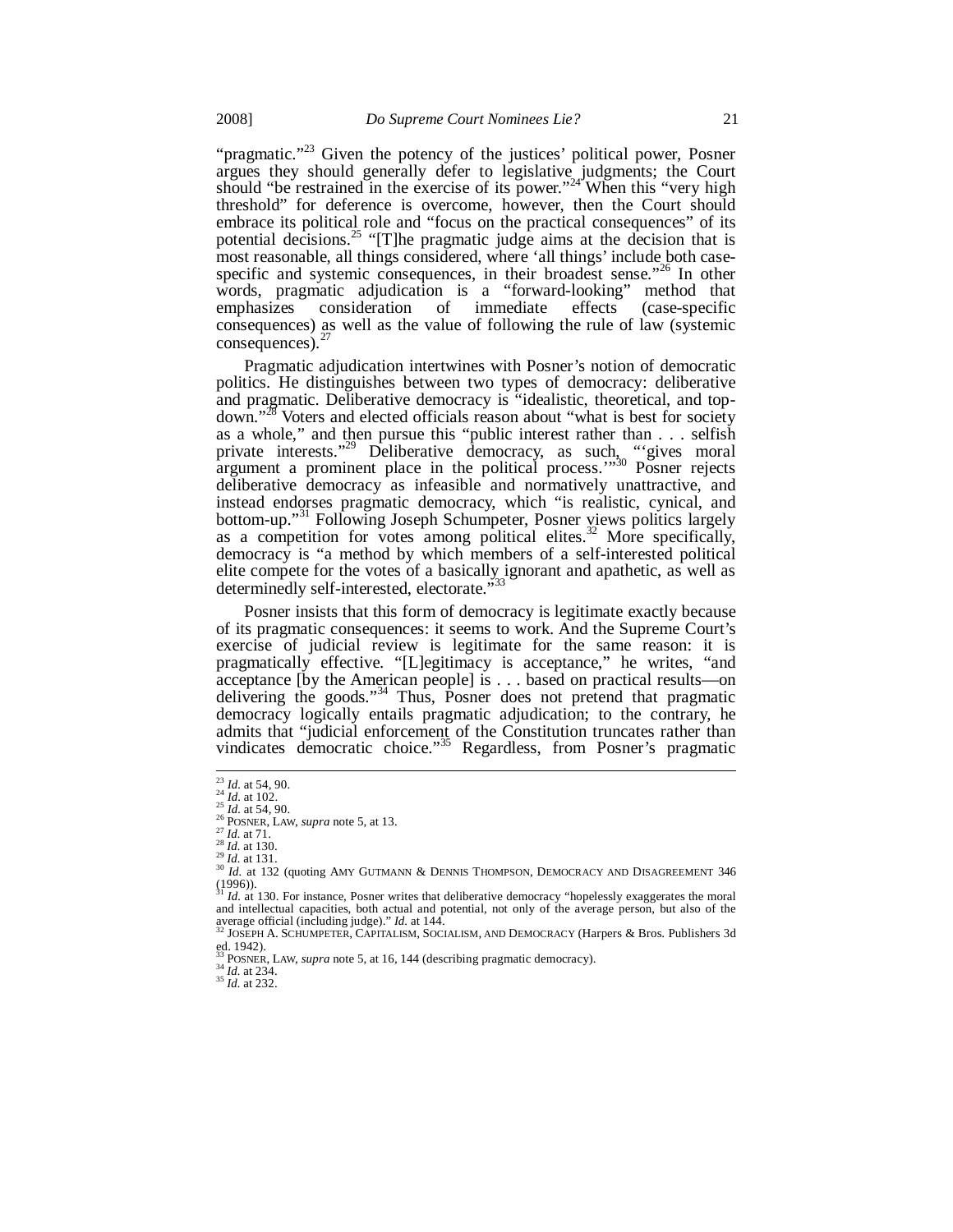perspective, the effectiveness and widespread acceptance of pragmatic judicial review establishes its "democratic legitimacy."

Finally, despite Posner's emphasis on the Court's political power, he insists that Supreme Court decisions are "lawlike" in two ways.<sup>37</sup> First, though the justices must be *political*, they need not be *partisan*. Because they are appointed for life, justices are not pressured, as legislators are, to hew to the party line; they do not fret about the party support needed for reelection. "Democratic and Republican Justices are much less Democratic and Republican than their counterparts in elected officialdom, often to the chagrin of the appointing Presidents."<sup>38</sup> Thus, Posner concludes, "[n]onpartisanship, unlike ideological neutrality," is not only "an attainable ideal," but is also "the cornerstone of a realistic conception of the 'rule of law'—a concept, a practice, of enormous social value."<sup>39</sup> Second, Posner asserts that political justices can still be impersonal. We can expect a justice to "set to one side the personal characteristics of the litigants."<sup>40</sup> Posner applauds this expectation as both "realistic" and "invaluable." "Justice is blindfolded in this way in order to prevent judges from being swayed by the politics, personalities, connections, etc., of the litigants—for law administered by judges swayed in those ways does not provide an adequate framework for an orderly and prosperous society."<sup>41</sup>

To illustrate, what are the ramifications of pragmatic adjudication for the issue of abortion? In 1973, the Supreme Court held in *Roe v. Wade*<sup>42</sup> that the constitutional right of privacy protects a woman's interest in choosing whether to have an abortion until viability (through the first two trimesters of a pregnancy). Posner accentuates that *Roe* was unequivocally "a legislative judgment."<sup>43</sup> Of course, from Posner's perspective, many constitutional decisions are legislative or political decisions; that fact alone does not reflect on a case's legitimacy. But Posner criticizes *Roe* on pragmatic grounds. Even if the justices contemplated the consequences likely to flow from its decision, he argues, they apparently "ignored an important consequence—the stifling effect on democratic experimentation of establishing a constitutional right to abortion."<sup>44</sup> *Roe* precluded state legislatures from trying diverse types of restrictions on abortions and examining the varied social and political results. According to Posner, *Roe* was a "bad pragmatic" decision because "the Court's pragmatism was onesided."<sup>45</sup> Because *Roe* supposedly stifled democratic change, those states that maintained strict legislative prohibitions against abortion in 1973 are the same states where women today find it difficult to procure an abortion "because of hostility  $\ldots$  [and] intimidation."<sup>46</sup>

<sup>36</sup> *Id.* at 208.

<sup>37</sup> Posner, *Foreword*, *supra* note 5, at 75. <sup>38</sup> *Id.*

<sup>39</sup> *Id.* at 75–76. <sup>40</sup> *Id.* at 76.

<sup>41</sup> *Id.* at 76; POSNER, LAW, *supra* note 5, at 284–85.

 $42\frac{\mu}{410}$  U.S. 113 (1973).

<sup>43</sup> POSNER, LAW, *supra* note 5, at 124.

<sup>44</sup> *Id.* at 125.

<sup>45</sup> *Id.*

<sup>46</sup> *Id.*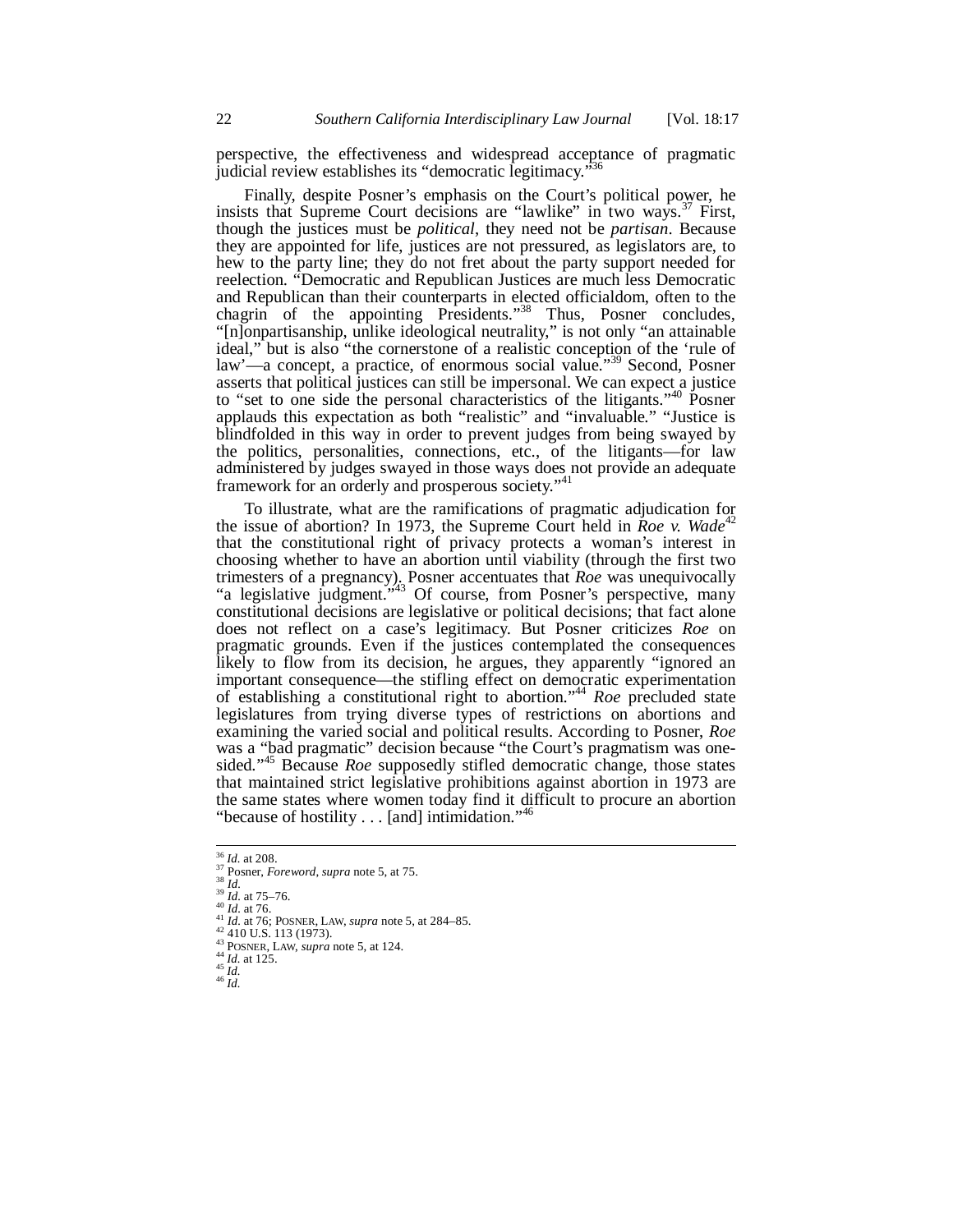## B. DWORKIN AND PRINCIPLED ADJUDICATION

Like Posner, Dworkin distinguishes two forms of democracy—rulebound and principle-bound—which roughly correspond with Posner's democratic types. In rule-bound communities, on the one hand, individuals have "antagonistic interests or points of view."<sup>47</sup> Individuals (and interest groups) engage in political negotiations with others in an effort to craft communal rules that favor their respective positions. Politics is all about consequences: "each person tries to plant the flag of his convictions over as large a domain of power or rules as possible."<sup>48</sup> In a principle-bound community, on the other hand, individuals "accept that they are governed by common principles, not just by rules hammered out in political compromise."<sup>49</sup> This mutual commitment to principles generates a different type of politics. Politics becomes "a theater of debate about which principles the community should adopt as a system, which view it should take of justice, fairness, and due process."<sup>50</sup> Dworkin unequivocally favors a politics of principles as the higher form of politics.<sup>5</sup>

Legal concepts, Dworkin continues, are political concepts. Legal and judicial disputes and, more broadly, legal theories "cannot sensibly be understood as linguistic analyses, or neutral accounts of social practice."<sup>52</sup> Instead, legal disputes and theories constantly question "what the law is" and "what turns on" the various views of the law.<sup>53</sup> "And all this is deeply, densely political."<sup>54</sup> Thus, political morality is central to the law; it is, particularly, at "the heart of constitutional law."<sup>55</sup> And when Dworkin asserts that legal concepts and theories are political, he refers, of course, to a politics of principles.

From Dworkin's standpoint, then, adjudication and jurisprudence are interpretive practices. They require an interpreter—a Supreme Court justice, for example—to impose a purpose (or principle) on legal practice to make it "the best possible."<sup>56</sup> But the interpreter cannot impose any purpose whatsoever; rather, the "history or shape" of prior legal practice "constrains the available interpretations."<sup>57</sup> Interpreters (justices) can, and do, disagree about how to cast specific legal concepts or broader theories of

j

Politics . . . can be simply defined as the activity by which differing interests within a given<br>unit of rule are conciliated by giving them a share in power in proportion to their importance<br>to the welfare and the surviva definition, a political system is that type of government where politics proves successful in ensuring reasonable stability and order.

<sup>47</sup> DWORKIN, EMPIRE, *supra* note 6, at 210.

 $^{48}$  *Id.* at 211.

<sup>49</sup> *Id.* <sup>50</sup> *Id.*

 $51$  Bernard Crick gives a more traditional definition of politics:

BERNARD CRICK, IN DEFENSE OF POLITICS 22 (The Univ. of Chi. Press 2d ed. 1972).

<sup>&</sup>lt;sup>52</sup> RONALD DWORKIN, *A Reply by Ronald Dworkin*, *in* RONALD DWORKIN AND CONTEMPORARY JURISPRUDENCE 247, 254 (Marshall Cohen ed., Rowman & Allanheld 1983).

*Id.* at 256.

 $^{54}$   $\overline{1d}$ .

<sup>&</sup>lt;sup>55</sup> DWORKIN, FREEDOM, *supra* note 6, at 2.

<sup>56</sup> DWORKIN, EMPIRE, *supra* note 6, at 52. <sup>57</sup> *Id.*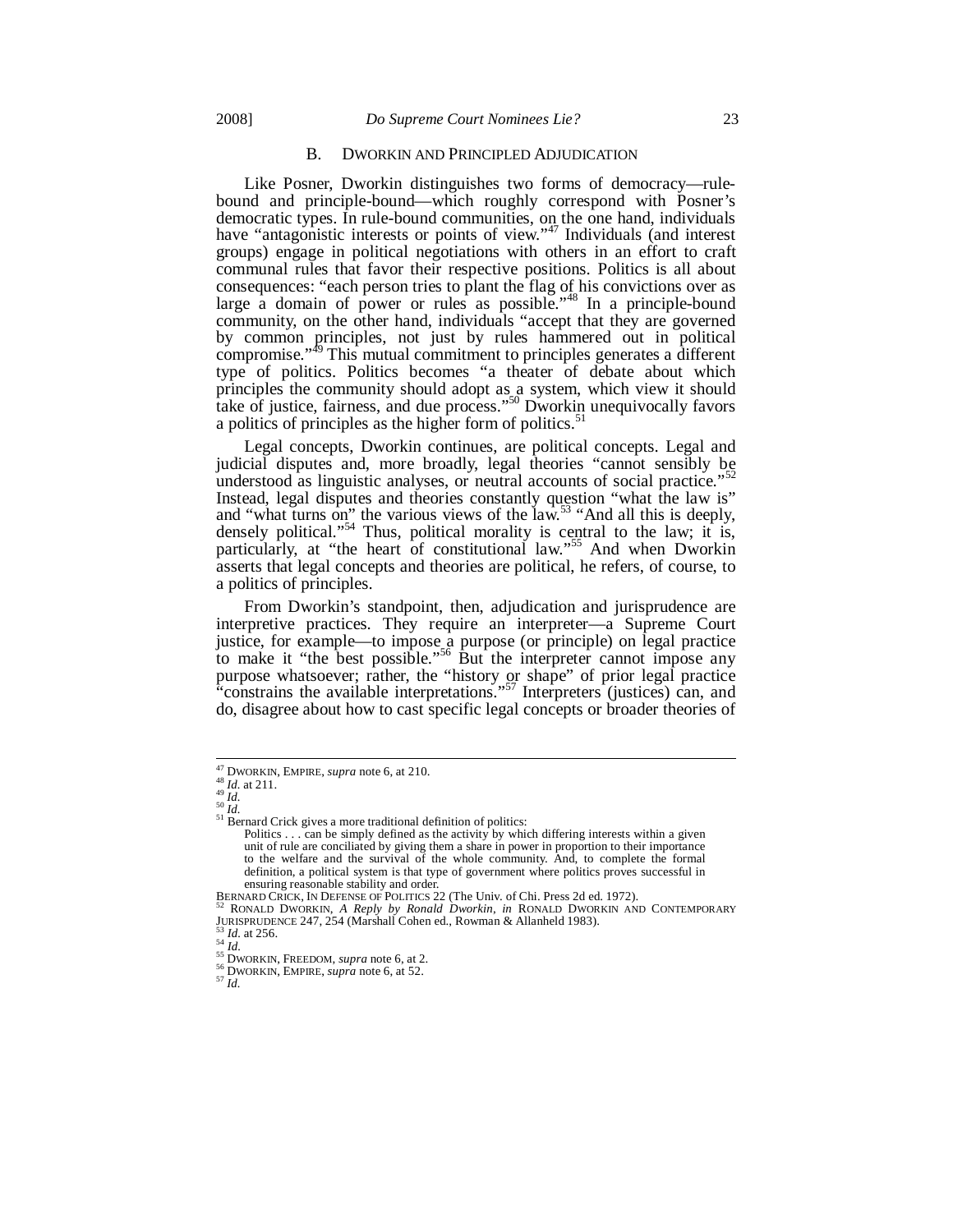law so that they become "the best . . . [they] can be."<sup>58</sup> For instance, concepts like liberty and democracy "function in ordinary thought and speech as interpretive concepts of value: their descriptive sense is contested, and the contest turns on which assignment of a descriptive sense best captures or realizes that value."

Dworkin's depiction of adjudication as an interpretive practice leads to his theory of law as integrity. This general theory of law strives "to show legal practice as a whole in its best light, to achieve equilibrium between legal practice as [it is found] . . . and the best justification of that practice."<sup>60</sup> Judges, including Supreme Court justices, resolve disputed legal claims by looking to two "dimensions" or factors: "fit and justification."<sup>61</sup> To answer a specific legal question, a judge must articulate and apply a principle that fits prior precedents and practices. If the judge applies a principle that does not fit—that disregards prior judicial precedents, for example—then the community will have "dishonored its own principles."<sup>62</sup> If more than one principle fits the data of the past, then the judge must articulate a theory (of principle) that best justifies the particular realm of law (for instance, products liability law, or free speech law).<sup>63</sup> That is, the judge should articulate a political and moral theory that places the prior practices into the best moral light. And in some cases, the judge might realize that he or she needs to ascend to a higher level of justificatory principles. The judge, for instance, might seek to justify, in the best moral light, all of tort law or all of constitutional law. Or the judge might go even higher and attempt to justify the entire legal system. Thus, based on the level of "justificatory ascent,"<sup>64</sup> legal theories might be "more or less ambitious."<sup>65</sup>

The more ambitious try to find support for their conceptions of legality in other political values—or rather, because the process is not one-way, they try to find support for a conception of legality in a set of other, related, political values, each of these understood in turn in a way that reflects and is supported by that conception of legality.<sup>66</sup>

The most ambitious (or best) judges would aim for both "a vertical and a horizontal ordering" of the legal system.<sup>67</sup> Precedents, rules, and principles would all be coherently integrated and justified.<sup>4</sup>

<sup>58</sup> *Id.* at 53, 87–90 (discussing judicial interpretation and disagreements); *see also* DWORKIN, ROBES, *supra* note 6, at 10–12 (discussing law as an interpretive concept).

DWORKIN, ROBES, *supra* note  $\vec{6}$ , at 150 (emphasis omitted). <sup>60</sup> DWORKIN, EMPIRE, *supra* note 6, at 90.

<sup>&</sup>lt;sup>61</sup> *Id.* at 255.<br><sup>62</sup> *Id.* at 257.<br><sup>63</sup> *See id.* at 444 n. 20 (explaining how fit might not resolve some cases).

<sup>64</sup> DWORKIN, ROBES, *supra* note 6, at 80. <sup>65</sup> *Id.* at 170–71.

<sup>66</sup> *Id.* at 171.

<sup>67</sup> DWORKIN, SERIOUSLY, *supra* note 6, at 117.

<sup>&</sup>lt;sup>68</sup> Dworkin explains: "Judges who accept the interpretive ideal of integrity decide hard cases by trying to find, in some coherent set of principles about people's rights and duties, the best constructive interpretation of the political structure and legal doctrine of their community. They try to make that complex structure and record the best these can be." DWORKIN, EMPIRE, *supra* note 6, at 255; *Cf*. LLOYD L. WEINREB, LEGAL REASON: THE USE OF ANALOGY IN LEGAL ARGUMENT 7–8 (Cambridge Univ. Press 2005) (describing and criticizing Dworkin's approach).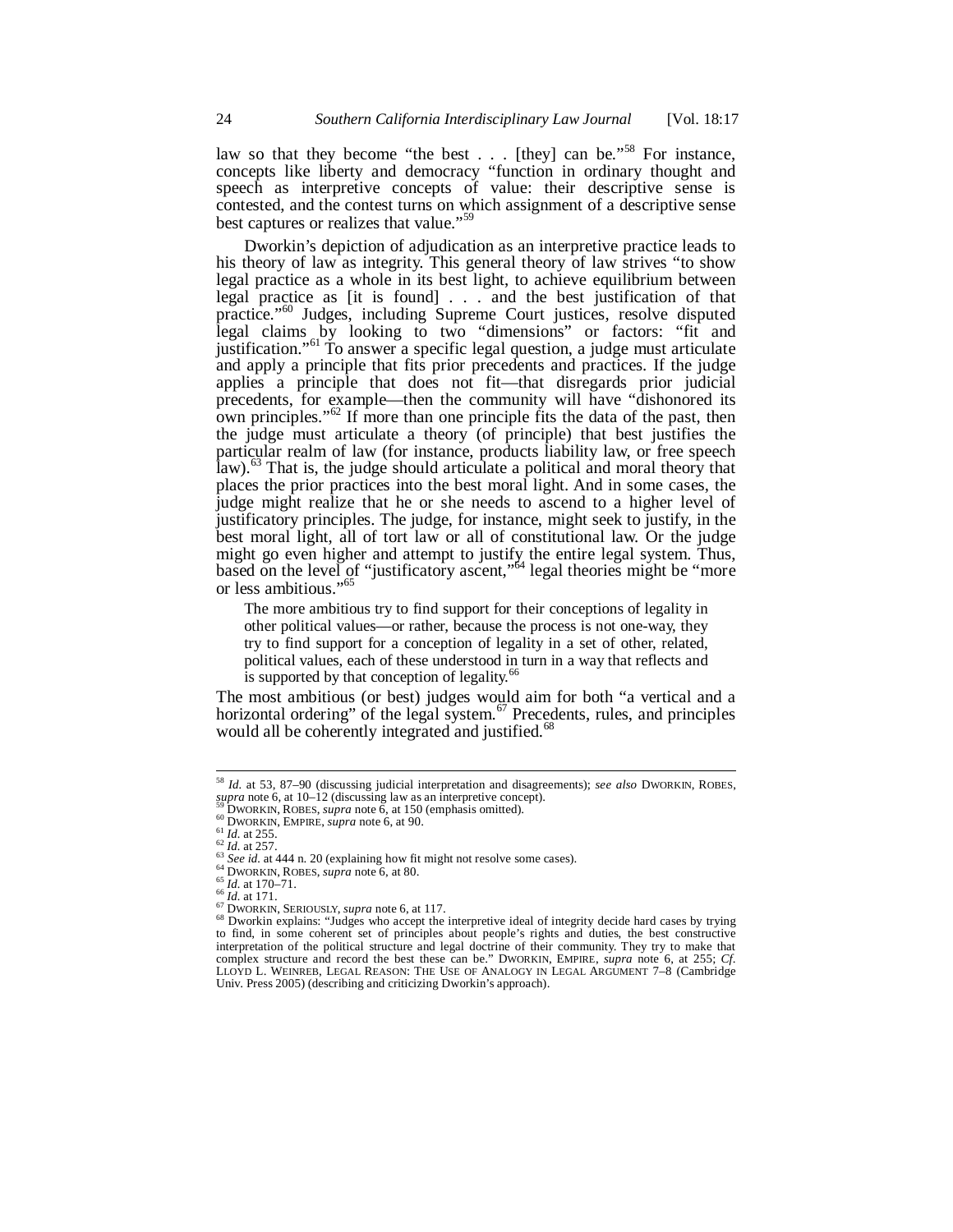How does Dworkin resolve *Roe v. Wade*, the prototype of a hard case? He begins by examining prior cases that involved procreation, including most importantly *Griswold v. Connecticut*, <sup>69</sup> in which the Supreme Court held that a constitutional right of privacy allows married couples to choose to use contraceptives. Dworkin reasons that a "principle of procreative autonomy" not only fits *Griswold* and its progeny, but also best justifies those decisions from a moral standpoint.<sup>70</sup> "Procreative decisions are fundamental . . . because the moral issues on which a procreative decision hinges are religious. . . . They are issues touching the ultimate point and value of human life itself."<sup>71</sup> Given this, Dworkin adds that integrity requires the Court to enforce the principle of procreative autonomy in the abortion context as well.<sup>72</sup> While political prudence might have suggested that the Court uphold a right to use contraceptives without recognizing the more controversial right to choose abortion, integrity forbids such pragmatic "political compromises."<sup>73</sup> Indeed, instead of pragmatically retreating, Dworkin takes his argument, that the Court rightly decided *Roe*, to higher levels of justificatory ascent. Procreative autonomy embodies a higher principle of privacy, which "limits a state's power to invade personal liberty when the state acts not to protect rights or interests of other people, but to safeguard an intrinsic value."<sup>74</sup> And climbing even higher, Dworkin finds that privacy is an aspect of a wider political-moral principle: the government must "treat everyone subject to its dominion with equal concern and respect."<sup>75</sup> The government, therefore, must "not infringe... [individuals'] most basic freedoms, those liberties essential, as one prominent jurist put it, to the very idea of 'ordered liberty."<sup>76</sup>

#### C. ADJUDICATION AND POLITICS

Despite the tensions between Posner's and Dworkin's respective approaches, they both view adjudication as politics writ large. To be sure, Dworkin's theory of adjudication is not as conspicuously political as Posner's for at least two reasons. First, Posner's position is transparent; in no uncertain terms, he declares that Supreme Court decision making is expansively political. Dworkin's arguments are far more complex; discerning the elements of Dworkin's multilayered philosophical contentions requires greater degrees of perspicacity and effort. Second, the political elements of Posner's theory can be readily grasped because Posner

<sup>69</sup> 381 U.S. 479 (1965). <sup>70</sup> DWORKIN, FREEDOM, *supra* note 6, at 102.

 $^{71}$ *Id.* at 102–03.

 $72 \frac{\mu}{1d}$ . at 102–04.

 $^{73}$  *Id.* at 103.

 $74$  *Id.* at 101. Dworkin adds:

A state may not curtail liberty, in order to protect an intrinsic value, (1) when the decisions it forbids are matters of personal commitment on essentially religious issues, (2) when the community is divided about what the best understanding of the value in question requires, and (3) when the decision has a very great and disparate impact on the person whose decision is displaced.

*<sup>&</sup>lt;i>Id.* at 101–02.

*Id.* at 73.

<sup>76</sup> DWORKIN, FREEDOM, *supra* note 6, at 73 (quoting Palko v. Connecticut, 302 U.S. 319, 325 (1937) (Cardozo, J.)).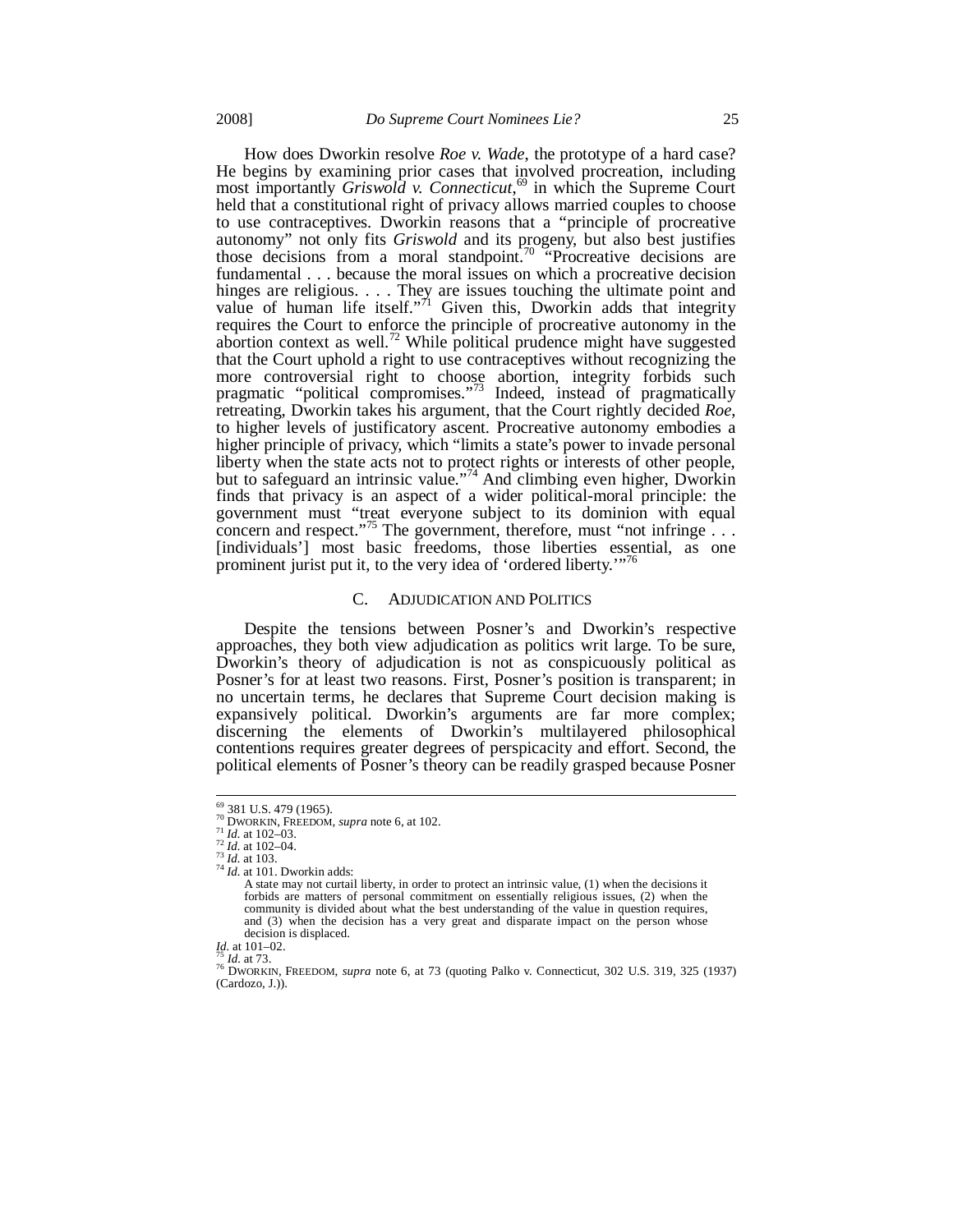invokes a familiar type of democratic politics that has predominated in the United States since World War II. Posner explicitly follows Joseph Schumpeter's theoretical framework, but Schumpeter was merely one of numerous political theorists who articulated various forms of pluralist democracy during the postwar years. Pluralist democratic theories maintained (and still maintain) that politics is about the pursuit of selfinterest. Democracy is a set of processes that structures how individuals and interest groups push, negotiate, and compromise in their struggles to satisfy their preexisting desires.<sup>77</sup> Dworkin rejects (at least in adjudication) this now commonplace concept of democratic politics, but he does not repudiate politics; rather, he articulates a different form of democratic politics, a politics of principles. Thus, he unequivocally declares that law must be a "political enterprise,"<sup>78</sup> writing, "[A]n interpretation of any body or division of law . . . must show the value of that body of law in political terms by demonstrating the best principle or policy it can be taken to serve."<sup>79</sup> For this reason, Dworkin calls for "a *fusion* of constitutional law and moral theory"<sup>80</sup>—where moral theory encompasses "political morality"<sup>81</sup> and "political theory."<sup>82</sup> Law and politics, in his view, must be joined. Unsurprisingly then, critics from both the political right and left attack Dworkin for advocating "judicial lawmaking" $\frac{1}{184}$ —that is, "judicial legislation—judges making law, not interpreting it."<sup>8</sup>

So, no less than Posner, Dworkin advocates for an adjudicative politics writ large. The differences between Posner and Dworkin lie largely in their distinctive conceptualizations of politics. To Posner, politics requires a pragmatic emphasis on future consequences. Politics is governed by interest, not principle. Moral philosophy and abstract theory are mostly irrelevant in his world, "with its unillusioned understanding of human

<sup>77</sup> *See, e.g.,* ROBERT A. DAHL, DEMOCRACY AND ITS CRITICS (Yale Univ. Press 1989); ROBERT A. DAHL, A PREFACE TO DEMOCRATIC THEORY (The Univ. of Chi. Press 1956); *see* STEPHEN M. FELDMAN, FREE EXPRESSION AND DEMOCRACY IN AMERICA: A HISTORY (The Univ. of Chi. Press 2008) (describing the historical development of pluralist democracy); Stephen M. Feldman, *Unenumerated Rights in Different Democratic Regimes,* 9 U. PA. J. CONST. L. 47, 57–62 (2006).

<sup>78</sup> Ronald Dworkin, *Law as Interpretation*, *in* THE POLITICS OF INTERPRETATION 249, 264 (W.J. Thomas Mitchell ed., The Univ. of Chi. Press 1983).

<sup>79</sup> *Id.*

<sup>&</sup>lt;sup>80</sup> DWORKIN, SERIOUSLY, *supra* note 6, at 149 (emphasis added).<br><sup>81</sup> RONALD DWORKIN, *Is There Really No Right Answer in Hard Cases?*, *in* A MATTER OF PRINCIPLE  $119, 143$  (Harvard Univ. Press 1985).

<sup>&</sup>lt;sup>82</sup> Id. Sotirios A. Barber and James E. Fleming, who interpret and follow Dworkin, prefer to talk of a fusion of constitutional law with "moral philosophy," though they define moral philosophy to include "political philosophy." SOTIRIOS A. BARBER & JAMES E. FLEMING, CONSTITUTIONAL INTERPRETATION 29 n. 42 (2007) [hereinafter BARBER & FLEMING]. They then assert that Dworkin "blurs" any possible distinction between moral philosophy and political philosophy "by speaking of normative questions of justification in constitutional interpretation as matters of 'political morality.'" *Id.* (citing RONALD DWORKIN, A MATTER OF PRINCIPLE, *supra* note 81, at 143–45, 165).<br><sup>83</sup> Keith E. Whittington, Constitutional Interpretation 41, 58 (Univ. Press of Kan. 1999).

<sup>84</sup> BARBER & FLEMING, *supra* note 82, at 95; *see also* ROBERT BORK, THE TEMPTING OF AMERICA 214 (The Free Press 1990) (arguing that Dworkin's approach would empower judges "to force a better moral philosophy upon a people that votes to the contrary"); WHITTINGTON, *supra* note 83, at 54 (arguing that Dworkin advocates for "judicial activism"); Lawrence Lessig & Cass R. Sunstein, *The President and the Administration*, 94 COLUM. L. REV. 1, 85 n. 336 (1994) (arguing that, contrary to a method of fidelity, "Dworkin's method [apparently] would entail much more in the way of policymaking and principle-espousing discretion for the judge"); *see generally* BARBER & FLEMING, *supra* note 82, at 91–107 (discussing criticisms of Dworkin).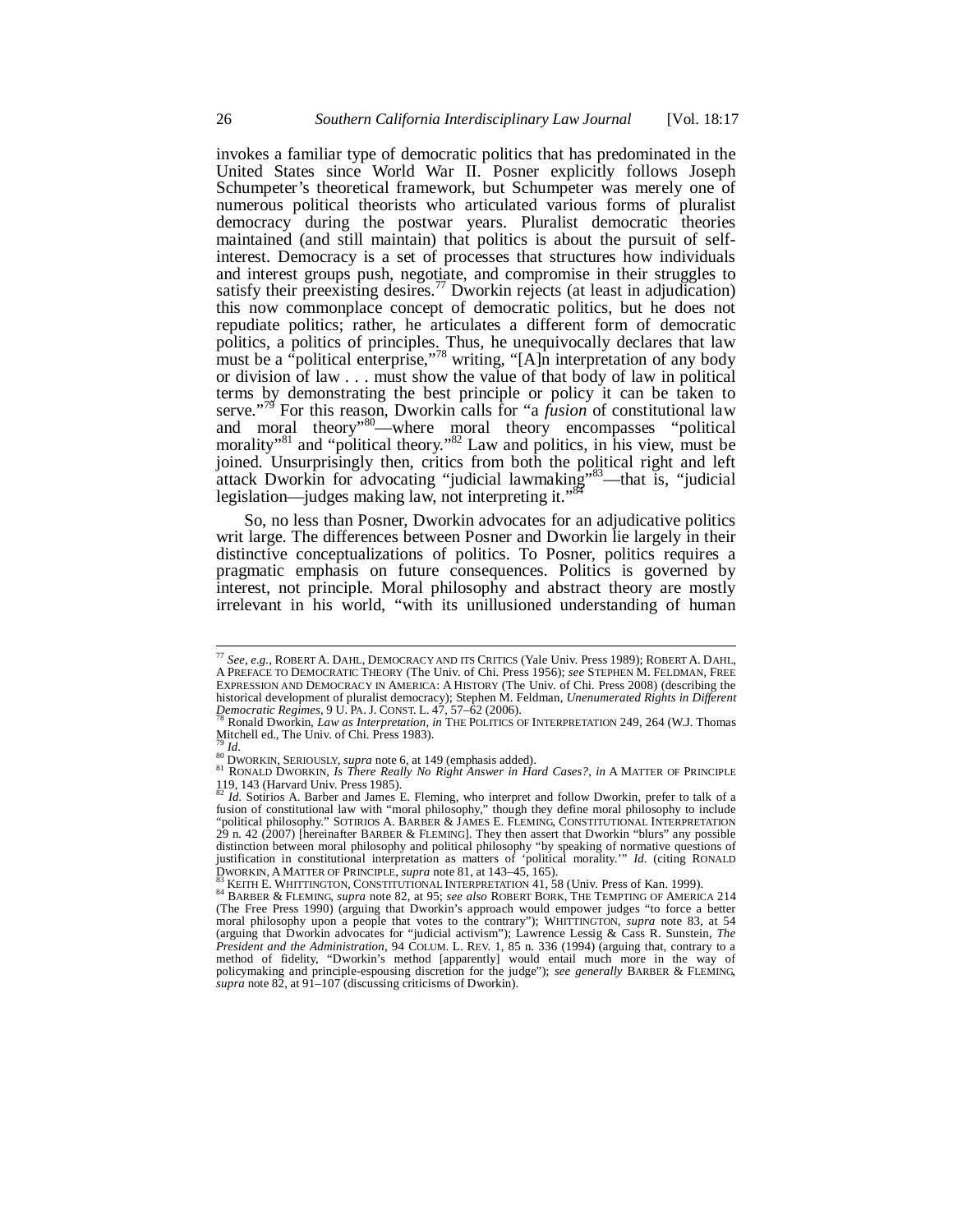nature."<sup>85</sup> Thus, for Posner, Supreme Court adjudication should be no less pragmatic than is democratic politics. Adjudication is not grounded on some higher principles or the requirements of democratic processes. Adjudication is legitimate precisely because it is pragmatic—it works and

Dworkin views politics contrariwise: principle, not interest, should govern. Dworkin's approach might not correspond with the currently predominant conception of democracy, but it nonetheless remains politics, albeit in a highly abstract and stylized form. To Dworkin, adjudication should be as principled as is democracy. Judges resolving concrete legal disputes often must advert to abstract political-moral principles and sometimes must ascend to the highest levels of moral and political theory. Adjudication and democracy must logically cohere in a government of integrity: adjudication is legitimate precisely because it harmonizes with a government of principles.<sup>86</sup>

Both Posner's and Dworkin's theories are important partly because they impugn traditional legal scholarship and its assumption that judicial decision making is distinct from politics. Legal scholars—like most judges and attorneys, as well as senators in Supreme Court confirmation hearings—usually assume that the justices resolve cases by analyzing and applying legal doctrines embodied in precedents, statutes, and the Constitution. Most legal scholars, Posner observes, continue "to pretend that the Justices are engaged in a primarily analytical exercise that seeks 'correct' answers to technical legal questions."<sup>87</sup> If a scholar wishes to criticize a specific Court decision, the scholar demonstrates either how the justices "got the law wrong," or perhaps even worse, how the justices followed their politics instead of the law.<sup>88</sup> By stressing that politics influences Supreme Court adjudication, both Posner and Dworkin challenge "the way more familiar to lawyers, law professors, and judges."<sup>8</sup> Needless to say, though, if Posner and Dworkin are correct—if Supreme Court adjudication is politics writ large—then any Supreme Court nominee who declares that he or she will apolitically decide cases in accordance with the rule of law is either purposefully lying or naively ignorant.

 $\overline{a}$ 

is widely accepted.

<sup>85</sup> POSNER, LAW, *supra* note 5, at ix.

 $86$  Posner recognizes the implications of Dworkin's broad definition of law. "When law is defined to include, under the rubric of 'principle,' the ethical and political norms that judges use to decide the most difficult cases, decision according to law and decision according to political preference become difficult, sometimes impossible, to distinguish in a society as morally heterogeneous as ours." RICHARD A. POSNER, THE PROBLEMS OF JURISPRUDENCE 22 (Harvard Univ. Press 1990). <sup>87</sup> Posner, *Foreword*, *supra* note 5, at 49.

<sup>88</sup> *Id. at 34; cf. Herbert Wechsler, <i>Toward Neutral Principles of Constitutional Law*, 73 HARV. L. REV. 1

<sup>(1959) (</sup>arguing that the Court errs when it does not decide in accordance with neutral principles). <sup>89</sup> Posner, *Foreword*, *supra* note 5, at 33. Many contemporary law professors acknowledge that adjudication often is not mechanical. Judges (including Supreme Court justices) should follow legal rules, these contemporary law professors explain, but sometimes a rule is ambiguous or conflicts with other rules. In such cases, law professors admit, judicial decision making becomes more political. Judges must turn to policy considerations to fill in legal gaps or resolve the conflicts. Even so, these legal scholars still sharply separate law and politics. The influence of politics (or policy considerations) supposedly is neatly cabined: judges should turn to policy only if and when "the law runs out." Frederick Schauer, *Judging in a Corner of the Law*, 61 S. CAL. L. REV. 1717, 1729 (1988). *But cf*. Friedman, *supra* note 8 (criticizing traditional normative legal scholarship for ignoring politics).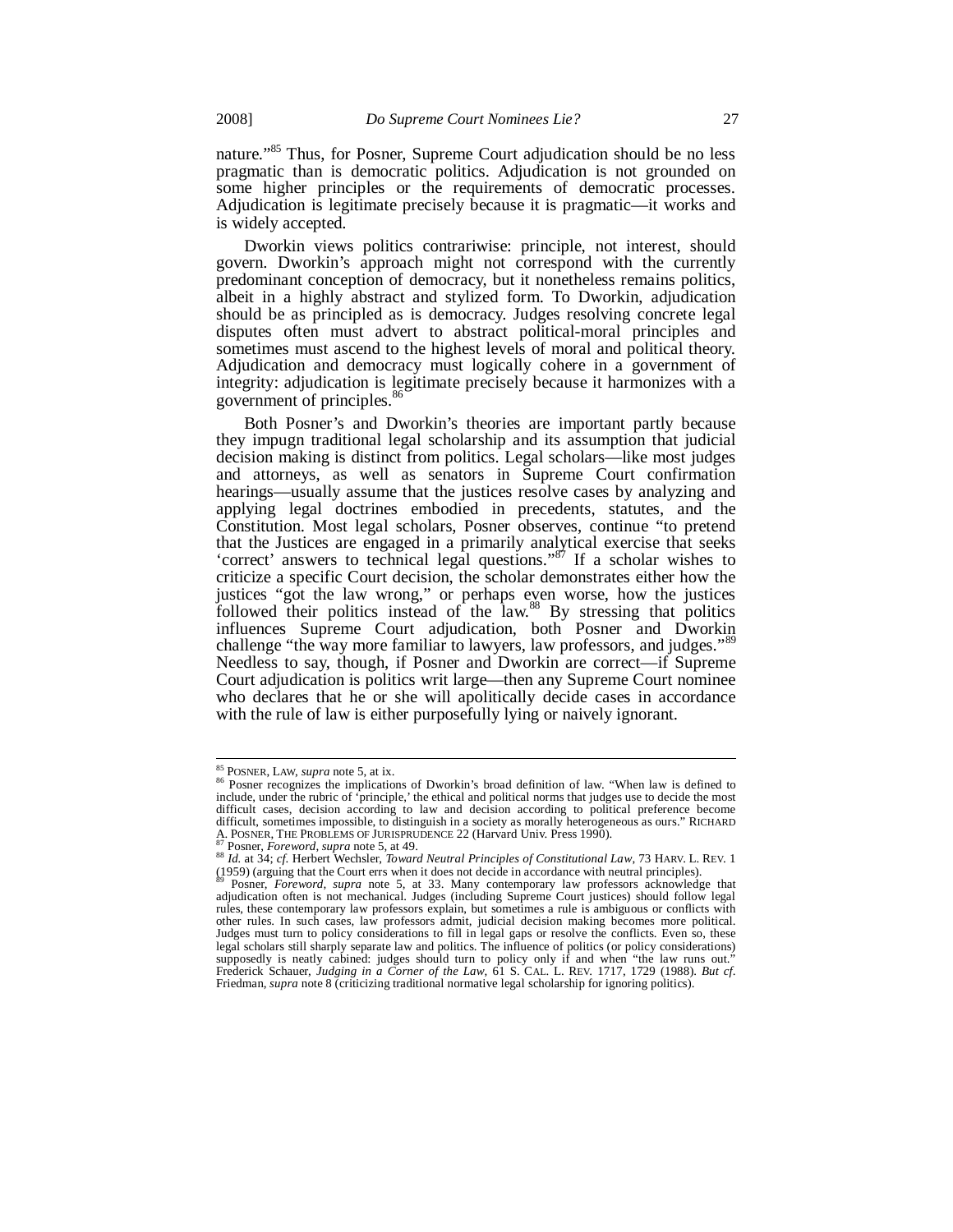# II. ADJUDICATION AS POLITICS WRIT SMALL

Posner and Dworkin both seriously overstate their cases. Supreme Court adjudication is political, but it is politics writ small rather than politics writ large. Despite Posner's assertions, the rule of law is more than merely being nonpartisan and impersonal.<sup>90</sup> A judge, or more to the point, a Supreme Court justice, interprets legal texts, whether constitutional provisions, precedents, or otherwise, and usually applies what she views to be the best interpretation to resolve specific cases. Courts decide cases in accordance with "authoritative texts," to use Posner's terminology.<sup>91</sup> Yet, legal interpretation is inherently political, whether at the Supreme Court or lower court level. When a justice interprets, let's say, the First Amendment, the justice's political ideology necessarily shapes his or her understanding of the provision. Politics always contributes to judicial decision making, but this contribution does not engender bald political pronouncements, whether derived from pragmatic concerns or moral theorizing. In other words, Supreme Court decision making is usually politics writ small.<sup>9</sup>

## A. ON INTERPRETATION

The interpretation of legal texts is never mechanical—never the mere implementation of a method that cuts directly to the truth of the text.<sup>93</sup> No justice, or lower court judge for that matter, can directly access some plain meaning supposedly embodied in a text. Rather, a justice always gleans textual meaning from her own perspective, and her perspective arises from a variety of sources, including cultural background, religious orientation, social position, economic wealth, partisan commitments, and political morality. To put this in the terms of Hans-Georg Gadamer, a justice can see or understand a legal text only from her interpretive "horizon," with political ideology—including pragmatic concerns and political morality constituting one significant aspect of the horizon. $94$ 

<sup>&</sup>lt;sup>90</sup> Posner's assertion that we can reasonably expect a judge (including a Supreme Court justice) to disregard the personal characteristics of a litigant is questionable. Empirical studies suggest that judges are often influenced by factors such as religion. *See* Stephen M. Feldman, *Empiricism, Religion, and Judicial Decision-Making*, 15 WM. & MARY BILL RTS. J. 43, 45–52 (2006) (summarizing empirical research on the influence of religion). For instance, in one extensive study, the authors concluded: "In our study of religious freedom decisions, the single most prominent, salient, and consistent influence on judicial decisionmaking was religion—religion in terms of affiliation of the claimant, the background of the judge, and the demographics of the community." Gregory C. Sisk et al., *Searching for the Soul of Judicial Decisionmaking: An Empirical Study of Religious Freedom Decisions*, 65 OHIO ST. L.J. 491, 614 (2004) (emphasis omitted). In another study, the author identified factors that influence judges' decisions regarding gay rights. *See* DANIEL R. PINELLO, GAY RIGHTS AND AMERICAN LAW (Cambridge Univ. Press  $2003$ ).

<sup>91</sup> Posner, *Foreword*, *supra* note 5, at 40. <sup>92</sup> *See* Friedman, *supra* note 8, at 333 ("Politics and law are not separate, they are symbiotic"). For a collection of essays emphasizing the intersection and interplay of law and politics in Supreme Court adjudication, see THE SUPREME COURT AND AMERICAN POLITICAL DEVELOPMENT (Ronald Kahn & Ken I. Kersch eds., Univ. Press of Kan. 2006).<br><sup>93</sup> The lack of a method that can guide interpretive or hermeneutic practices is the ironic point of Hans-

Georg Gadamer's title to his book, *Truth and Method*; no method can reveal an objective truth or meaning for a text. HANS-GEORG GADAMER, TRUTH AND METHOD xxi, 295, 309 (Joel Weinsheimer & Donald G. Marshall trans., The Crossroad Publ'g Co. 2d rev. ed. 1989).

*Id.* at 282-84, 302, 306.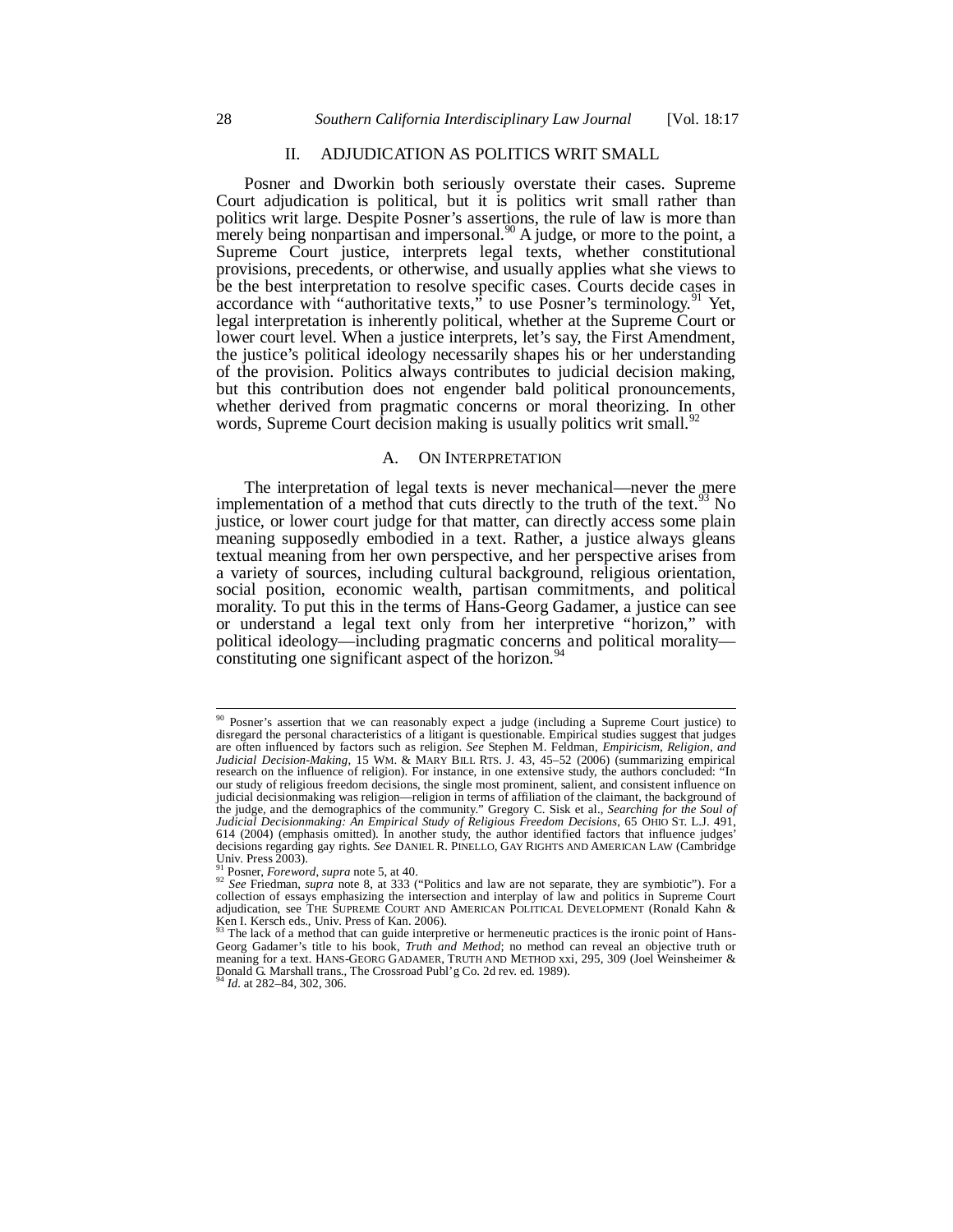As Gadamer explains, an individual's horizon simultaneously enables and constrains her interpretation (or understanding) of a text. Each of us is socialized within certain communal traditions, which inculcate us with expectations, interests, and prejudices. Our expectations, interests, and prejudices—encompassing our political ideologies—open us to the text, give us an initial direction or outlook, and thus enable us to discern the text's meaning. Without these, the text would be a blank, without meaning. We would not have a place to start. (Imagine trying to understand a text if you did not know any language.) Yet, our expectations, interests, and prejudices simultaneously constrain our possible understandings of a text. One can see within the range of the interpretive horizon, but cannot see beyond the horizon's edge. Thus, when we turn to a text, we can perceive its meaning, but our perceptions are necessarily limited.<sup>95</sup>

If my interpretation of a specific text contravenes that of another interpreter, then I can try to persuade him or her of the correctness of my interpretation. Indeed, each interpreter might press his or her interpretation as the best, until and unless one is persuaded otherwise. We can reasonably discuss textual meaning—we can debate which meaning constitutes the best interpretation—even though we can never prove that one particular interpretation is necessarily right. While a right or best answer (or interpretation) might exist, it cannot be proven, because textual meaning cannot be discovered through some mechanical or methodical process. In short, interpretation is not a mathematics problem. In Dworkin's words, there is "no algorithm" to ascertain the right answer.<sup>96</sup> Yet, the lack of an indubitable conclusion does not manifest a failure; rather, it reflects the nature of the interpretive process itself. $97$ 

If this picture accurately depicts the process of legal interpretation, then why do lawyers and judges so often agree on the meaning of particular texts? Is not each interpreter locked within his or her own respective horizon or perspective? And if so, then how can there be easy cases, where most lawyers and judges agree on the result? The answers to these questions lie in the communal quality of interpretation. Each individual does not merely have his or her own private horizon of expectations, interests, and prejudices; rather, each person's horizon is engendered by the

<sup>&</sup>lt;sup>95</sup> For more extensive discussions of Gadamer's hermeneutics, see GEORGIA WARNKE, GADAMER: HERMENEUTICS, TRADITION, AND REASON (Stanford Univ. Press 1987); JOEL C. WEINSHEIMER, GADAMER'S HERMENEUTICS: A READING OF *TRUTH AND METHOD* (Yale Univ. Press 1985); Stephen M. Feldman, *The Problem of Critique: Triangulating Habermas, Derrida, and Gadamer Within Metamodernism*, 4 CONTEMP. POL. THEORY 296, 301–03 (2005); Stephen M. Feldman, *Made for Each Other: The Interdependence of Deconstruction and Philosophical Hermeneutics*, 26 PHIL. & SOC. CRITICISM 51, 53–63 (2000). For applications of Gadamerian philosophy to jurisprudence, see William N. Eskridge, Jr., *Gadamer/Statutory Interpretation*, 90 COLUM. L. REV. 609 (1990); Stephen M. Feldman, *The Politics of Postmodern Jurisprudence*, 95 MICH. L. REV. 166 (1996); Stephen M. Feldman, *The New Metaphysics: The Interpretive Turn in Jurisprudence*, 76 IOWA L. REV. 661 (1991); Francis J. Mootz, III, *The Ontological Basis of Legal Hermeneutics: A Proposed Model of Inquiry Based on the Work of Gadamer, Habermas, and Ricoeur*, 68 B.U. L. REV. 523 (1988). <sup>96</sup> RONALD DWORKIN, *How Law is Like Literature*, *in* A MATTER OF PRINCIPLE, *supra* note 81, at 146,

 $\frac{160}{97}$ .

<sup>97</sup> *See* Feldman, *supra* note 8, at 99–103 (discussing disagreements among interpreters). "[I]t is the law itself . . . on which a decision properly rests and on the basis of which, carefully articulated, it commands assent. A decision is not a proof; it does not afford certainty, and reasonable persons may disagree." WEINREB, *supra* note 68, at 92.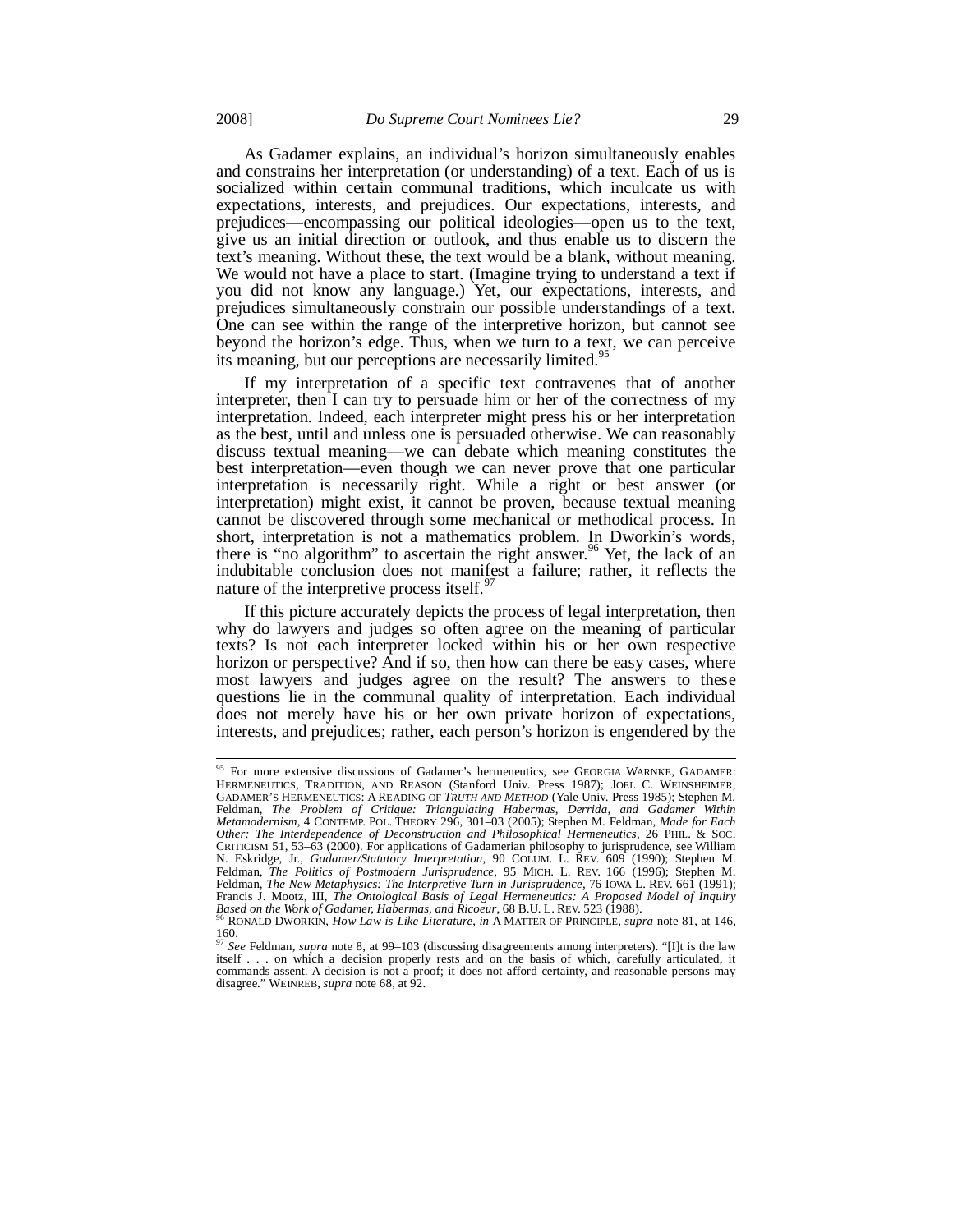community's traditions, cultures, societal structures, and so forth. Thus, many lawyers and judges share overlapping horizons, encompassing generally uncontested cultural values and societal practices. Lawyers and judges participate in the same or overlapping (legal) communities and consequently share traditions, which in turn generate similar expectations, interests, and prejudices.

The purpose of law school, to a great degree, is to acculturate a student—a would-be lawyer—to the traditions of the legal profession so that the student is imbued with the proper expectations, interests, and prejudices. The student will (or should) have learned the methods (or know-how) appropriate to discussing and resolving legal issues.<sup>98</sup> After a student finishes a course in constitutional law, for instance, the student will know that constitutional issues can be legitimately resolved by reference to, among other things, constitutional text, the framers' intentions, and governmental structures, but not by reference to the Sunday comics. A student who attends pharmacy school instead of law school, meanwhile, will not be equipped with the know-how appropriate to interpreting legal texts in accordance with professional norms (though the pharmacy student will possess the know-how to understand a doctor's instructions regarding pharmaceutical prescriptions). The pharmacy student might realize that reliance on the Sunday comics would be inappropriate, but might not know that reference to the framers' intentions or governmental structures would be legitimate.<sup>99</sup>

# B. THE INSTITUTION OF THE SUPREME COURT IN RELATION TO LEGAL INTERPRETATION

Given Posner's and Dworkin's arguments that Supreme Court justices engage in politics writ large, one must ask why a justice should even bother interpreting 'relevant' legal texts. If the politics-writ-large thesis is valid, why would a justice not ignore the texts and vote according to her political ideology? In fact, such a scenario is possible. Justices are empowered to decide cases precisely because they are Supreme Court justices. That is, a justice's structural position—as a Supreme Court justice—within the institutions of our governmental system enables her to cast a vote in

<sup>98</sup> *See* Stefanie A. Lindquist & David E. Klein, *The Influence of Jurisprudential Considerations on Supreme Court Decisionmaking: A Study of Conflict Cases*, 40 LAW & SOC'Y REV. 135, 137 (2006) (emphasizing how law students are socialized).

Philip Bobbitt argues that judges can draw on six "modalities of argument" to decide constitutional cases legitimately:

<sup>[</sup>H]istorical (relying on the intentions of the framers and ratifiers of the Constitution); textual (looking to the meaning of the words of the Constitution alone, as they would be interpreted by the average contemporary "man on the street"); structural (inferring rules from the relationships that the Constitution mandates among the structures it sets up); doctrinal (applying rules generated by precedent); ethical (deriving rules from those moral commitments of the American ethos that are reflected in the Constitution); and prudential (seeking to balance the costs and benefits of a particular rule).

PHILIP BOBBITT, CONSTITUTIONAL INTERPRETATION 12–13 (Blackwell Publishers 1991) [hereinafter BOBBITT, CONSTITUTIONAL INTERPRETATION]. *See also* PHILIP BOBBITT, CONSTITUTIONAL FATE (Oxford Univ. Press 1982) (elaborating the modalities of constitutional argument). I do not agree with Bobbitt's suggestion that the six modalities of argument are, in a sense, a closed set. In my view, the sources informing constitutional interpretation can always be contested.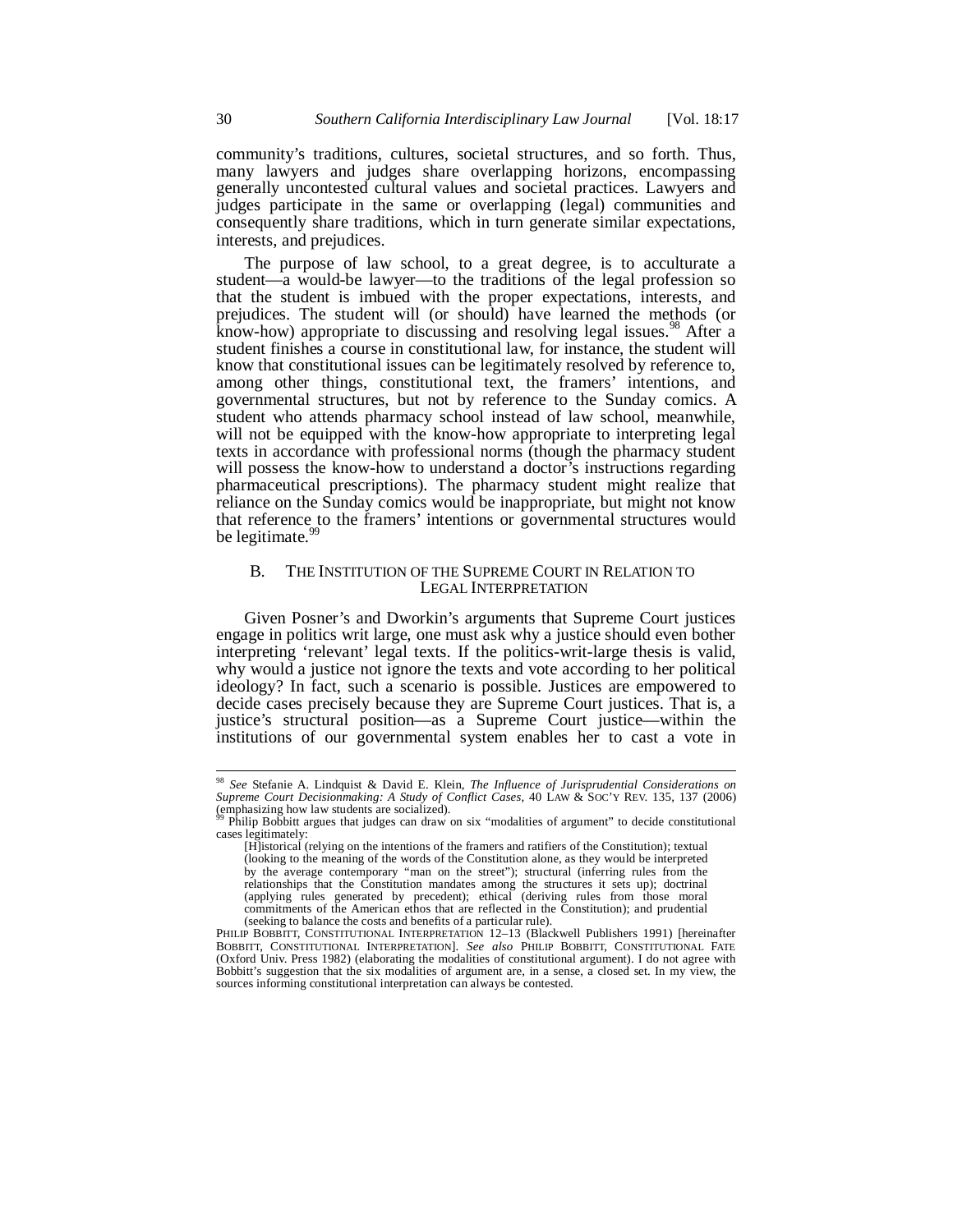resolving a case before the Court. A justice is not empowered to vote because she is especially skilled at deciphering the best interpretation of a legal text (though such skill might have contributed to her appointment to the Supreme Court).<sup>100</sup> Consequently, in any particular case, a justice can disregard the relevant texts, or can disingenuously interpret the texts (not seeking the best interpretation), but she would still be structurally (or institutionally) empowered to cast such a vote. In such circumstances, the justice would be voting based solely on political ideology.

While possible, such a scenario is unlikely. Why so? Why are justices likely to follow their best interpretive judgments of legal texts rather than casting them off in favor of a politics writ large? First, certain cultural traditions surround the structural position of a Supreme Court justice within the institution of the federal judiciary. These cultural traditions include professional norms and duties, which demand that justices identify and refer to relevant legal texts when deciding a case. Unsurprisingly, then, the justices not only discuss relevant precedents, statutes, and constitutional provisions in their judicial opinions, but they also discuss such doctrinal sources when in conference with each other.<sup>101</sup> Such semi-private discussions are important because while the justices might feasibly write their opinions for public consumption, to help legitimate their decisions, they do not debate the meanings of legal texts during post-oral argument conferences for public consumption—because the public is not present to observe the discussions.<sup>102</sup> Indeed, the justices often bargain and negotiate among themselves about the contents of their majority opinions, as if the precise wording of a single paragraph or even a single sentence made a difference. $103$ 

My point here is not that the justices deliberate together, where one might change the mind of another, but that they take seriously their professional duties to interpret precedents, statutes, and constitutional provisions.<sup>104</sup> As Posner points out, the justices rarely influence each other during post-oral argument conferences.<sup>105</sup> Henry Hart's admonition that the justices must allow sufficient time for "the maturing of collective thought<sup>"106</sup> was a legal-process "pipe dream."<sup>107</sup> Regardless, the fact that the justices make up their own minds, uninfluenced by the other justices,

<sup>&</sup>lt;sup>100</sup> Justice Robert Jackson once wrote, "We are not final because we are infallible, but we are infallible only because we are final." Brown v. Allen, 344 U.S. 443, 540 (1953) (Jackson, J., concurring in the result) (quoted in Posner, *Foreword*, *supra* note 5, at 60 n. 98).

<sup>101</sup> *See* Lindquist & Klein, *supra* note 98, at 137 (emphasizing how the justices appear to take law seriously).

<sup>&</sup>lt;sup>102</sup> See, e.g., THE SUPREME COURT IN CONFERENCE (1940–1985): THE PRIVATE DISCUSSIONS BEHIND NEARLY 300 SUPREME COURT DECISIONS 415-17 (Del Dickson ed., Oxford Univ. Press 2001) (noting the discussions in Mueller v. Allen, 463 U.S. 388 (1983)).

<sup>103</sup> Mark J. Richards & Herbert M. Kritzer, *Jurisprudential Regimes in Supreme Court Decision Making*, 96 AM. POL. SCI. REV. 305, 307 (2002); Paul Wahlbeck et al., *Marshalling the Court:*  **Bargaining and Accommodation on the United States Supreme Court, 42 AM. J. POL. SCI. 294 (1998).**<br>Bargaining and Accommodation on the United States Supreme Court, 42 AM. J. POL. SCI. 294 (1998).

<sup>104</sup> *See, e.g.,* BOBBITT, CONSTITUTIONAL INTERPRETATION, *supra* note 99, at 12–22 (describing how judges can draw on six modalities of argument to decide constitutional cases legitimately).

Posner, *Foreword*, *supra* note 5, at  $72-75$ .

<sup>106</sup> Henry M. Hart, Jr., *Foreword: The Time Chart of the Justices*, 73 HARV. L. REV. 84, 100 (1959). <sup>107</sup> Posner, *Foreword*, *supra* note 5, at 60. *See also* STEPHEN M. FELDMAN, AMERICAN LEGAL THOUGHT

FROM PREMODERNISM TO POSTMODERNISM: AN INTELLECTUAL VOYAGE 119–36 (Oxford Univ. Press 2000) (explaining legal process scholarship).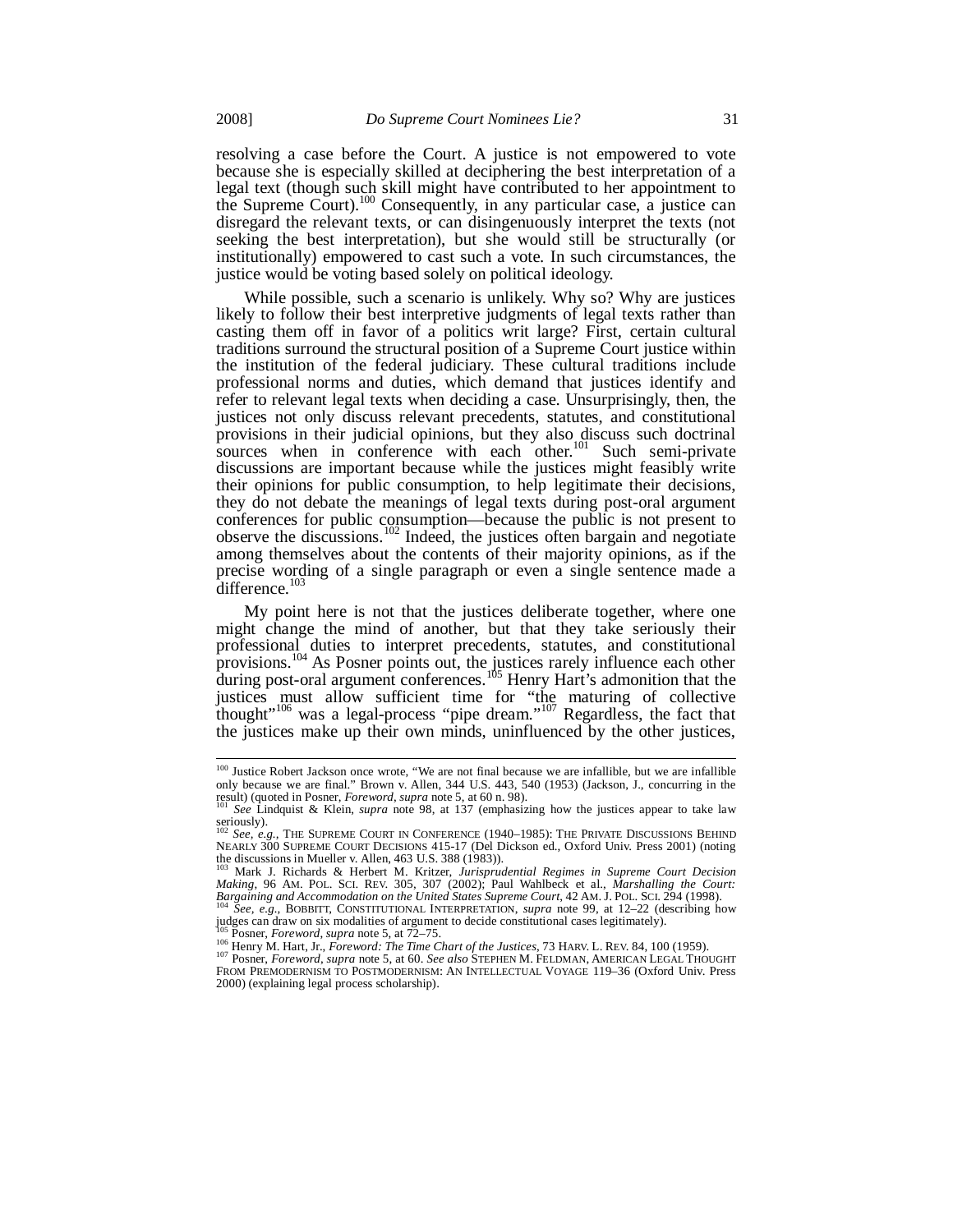does not diminish the importance that the justices place on the relevant legal texts. Even Posner, at one point, admits that the justices "believe they conform" to a "law-constrained" conception of judicial decision making.<sup>108</sup>

Second, and most important, the justices (and other judges) rarely will experience any tension or conflict between their political views and their best interpretations of the relevant legal texts. Politics and interpretation are likely to coincide. This correspondence is not merely fortuitous; it arises because of the nature of the interpretive process itself. Political ideology shapes a justice's horizon, which in turn shapes the justice's interpretation of legal texts. In other words, a justice will usually experience a correspondence between her political views and her interpretive judgments exactly because political ideology constitutes an integral part of the interpretive process. Legal interpretation is politics writ small: politics ensconced within the interpretive process.

Given that legal interpretation is politics writ small, the likelihood of experiencing conflict between political and interpretive judgments is remote. The justices can sincerely fulfill their institutional duty to follow the rule of law, even as they simultaneously follow their own political ideologies. A crucial point here is that, for the most part, the justices are not disingenuous. Their best interpretive judgments *do* correspond with their political preferences, exactly because their politics constitute a substantial portion of their interpretive horizons. For this reason, the justices rarely need to choose between their political ideologies and the best interpretive result (and following professional norms). They need not choose because they do not perceive a choice. They can have their cake and eat it too: they can follow the rule of law, as they interpret it, without political compunction.<sup>109</sup> And because legal interpretation is politics writ small, Supreme Court decision making is rarely politics writ large. The justices are unlikely to contemplate baldly and boldly asserting their political ideologies because they would not see any (political) advantage in doing so. They can follow professional norms, sincerely interpreting legal texts, while simultaneously gratifying their political desires, albeit tacitly.<sup>110</sup>

## C. THE IMPLICATIONS OF AN ADJUDICATIVE POLITICS WRIT SMALL FOR DWORKIN AND POSNER

Dworkin would agree with my assertion that the justices typically follow their best interpretive judgments, even though (or because) those judgments are partly political. Whereas Posner separates law and politics— Supreme Court adjudication is political rather than legal—Dworkin includes politics within law, within the interpretive process. In his early writings, Dworkin explicitly emphasized this point, that political-moral

<sup>108</sup> Posner, *Foreword*, *supra* note 5, at 52. <sup>109</sup> *Cf*. Lynn M. LoPucki & Walter O. Weyrauch, *A Theory of Legal Strategy*, 49 DUKE L.J. 1405, 1435 (2000) (emphasizing the connection between law and social norms).

Barry Friedman emphasizes that political scientists and legal scholars can fruitfully work together because of the intersection of law and politics. Barry Friedman, *Taking Law Seriously*, 4 PERSP. ON POL. 261 (2006).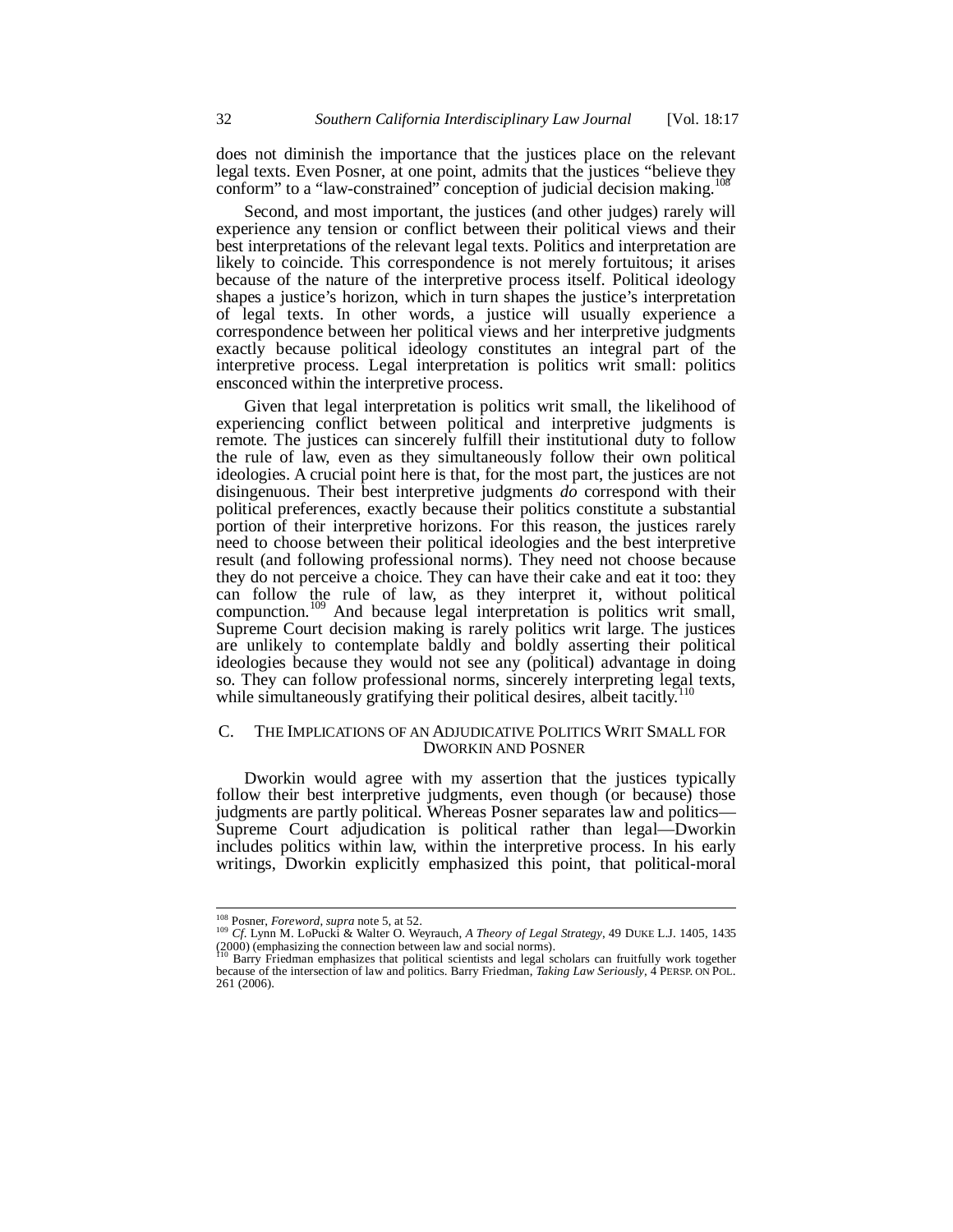principles were part of the legal system. $111$  More recently, he has claimed that he no longer cares about this "taxonomic" question of whether principles should be categorized as law.<sup>112</sup> Even so, he still depicts 'law as integrity' as "theory-embedded," where political-moral principles and abstract theory are part of (or embedded inside) legal reasoning.<sup>113</sup> Thus, while he no longer finds the taxonomic question worth debating, his approach at least implicitly places political-moral principles and theory within the legal process. And precisely because of the prominence he affords to political morality, Dworkin contends that he "explains why both scholars and journalists find it reasonably easy to classify judges as 'liberal' or 'conservative.'"<sup>114</sup> Dworkin elaborates:

[T]he best explanation of the differing patterns of . . . [judges'] decisions lies in their different understandings of central moral values embedded in the Constitution's text. Judges whose political convictions are conservative will naturally interpret abstract constitutional principles in a conservative way, as they did in the early years of [the twentieth century.] . . . Judges whose convictions are more liberal will naturally interpret those principles in a liberal way, as they did in the halcyon days of the Warren Court.<sup>115</sup>

Regardless of whether Dworkin places political morality inside or outside law, he ultimately exaggerates the role of political ideology, as does Posner. Of course, Dworkin and Posner describe politics in strikingly different ways. Dworkin, in a sense, tries to tame the interpretive process through his description of politics as principle. He recognizes that interpretation can never be reduced to a mechanical method, but he nonetheless attempts to channel it so that only certain aspects of the interpretive horizon are relevant to adjudication. In reality, an individual's interpretive horizon is a messy conglomeration of innumerable interrelated factors, including cultural background, social position, economic wealth, and political ideology. Yet Dworkin, when describing adjudication, wants to isolate political ideology as the primary if not sole determinant of a judge's interpretation of ambiguous legal texts. Moreover, he then wants to stylize political ideology so that it entails a judge's self-conscious contemplation of only political-moral principles and theory. But neither interpretive horizons, in general, nor political ideologies, more specifically, can be forced into these boxes.

Dworkin's notion of politics as principle is too idealized to describe accurately the political motivations of either legislators or judges. For instance, many political scientists cite empirical studies to support an "attitudinal model" of Supreme Court adjudication:<sup>116</sup> researchers predict variations in Supreme Court decisions because the justices vote their

<sup>111</sup> DWORKIN, SERIOUSLY, *supra* note 6, at 22–39. <sup>112</sup> DWORKIN, ROBES, *supra* note 6, at 4–5, 264 n. 6.

 $\frac{113}{1}$ *Id.* at 51–52, 56.

<sup>&</sup>lt;sup>114</sup> DWORKIN, FREEDOM, *supra* note 6, at 2.<br>  $\frac{115}{115}$  *Id.* at 2–3.

<sup>116</sup> JEFFREY A. SEGAL & HAROLD J. SPAETH, THE SUPREME COURT AND THE ATTITUDINAL MODEL 64– 69 (Cambridge Univ. Press 1993).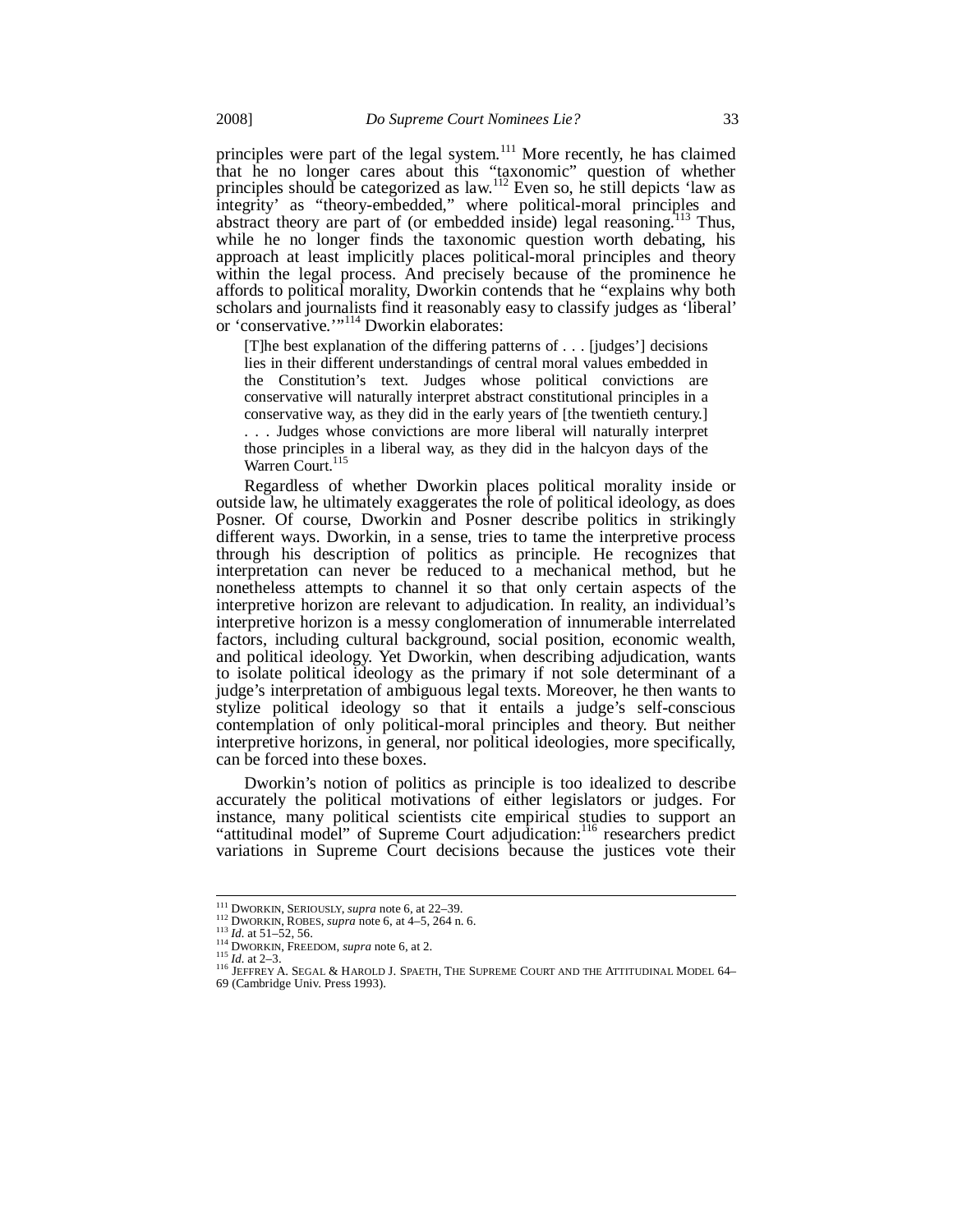"personal policy preferences."<sup>117</sup> As Jeffrey A. Segal and Harold J. Spaeth declare: "Simply put, [William] Rehnquist votes the way he does because he is extremely conservative; [Thurgood] Marshall voted the way he did because he is extremely liberal."<sup>118</sup> Even if the attitudinal model overly simplifies the justices' voting behaviors,<sup>119</sup> Dworkin wrongly dismisses the influence crass political incentives like self-interest exert on adjudication.

But exactly because Dworkin reduces politics to principle, he then comfortably bloats its importance in adjudication, which he consequently transforms into politics writ large. Again, Dworkin's adjudication is not a politics writ large of preferences and interests, but a politics writ large of political-moral principles and theory. Dworkin, in effect, wants to magnify one element of political ideology—namely political morality—so that it not only overwhelms other political factors, but also becomes the determinative force in adjudicating hard cases. Hence, Dworkin errs similarly to Posner. Posner casts Supreme Court adjudication as a politics writ large of pragmatic self-interest, and in doing so, overlooks the actual (though more limited) role that pragmatic self-interest plays in legal interpretation. Likewise, Dworkin casts Supreme Court adjudication as a politics writ large of political morality, and in doing so, overlooks the actual (though more limited) role that political morality plays in legal interpretation. Political ideology, including both pragmatic self-interest and political morality, always contributes to a justice's interpretive horizon and, thus, always influences her interpretation of legal texts. But political ideology does not exhaust the interpretive horizon and does not completely determine adjudicative outcomes.

A justice's interpretive horizon encompasses many factors that ordinarily remain tacit, resting quietly in the background. These factors wield influence as the justice interprets the relevant legal texts, but the justice usually does not dwell on any specific factor. Instead, the justice focuses on interpreting the relevant legal texts as best as possible. To be certain, in any particular case, the justice could become aware of one such interpretive factor, could bring it from the background to the foreground, and could focus her analysis around this factor. But in doing so, the justice would risk grating against the professional norms of the judiciary. For example, religious orientation typically contributes to an individual's interpretive horizon, but a justice who overtly relied on religious beliefs to resolve a judicial dispute would clearly violate the expectations for the

<sup>117</sup> Howard Gillman & Cornell W. Clayton, *Beyond Judicial Attitudes: Institutional Approaches to Supreme Court Decision-Making*, *in* SUPREME COURT DECISION-MAKING: NEW INSTITUTIONALIST APPROACHES 1 (Cornell W. Clayton & Howard Gillman eds., The Univ. of Chi. Press 1999) (criticizing the attitudinal model as being too simplistic). <sup>118</sup> SEGAL & SPAETH, *supra* note 116, at 65.

<sup>&</sup>lt;sup>119</sup> Political scientists have never persuasively demonstrated that legal doctrine does not influence judicial decision making. Howard Gillman, *What's Law Got to Do with It? Judicial Behavioralists Test the 'Legal Model' of Judicial Decision Making*, 26 LAW & SOC. INQUIRY 465 (2001). To the contrary, some recent empirical studies conclude that legal doctrines (or "jurisprudential regimes") shape judicial decisions. Herbert M. Kritzer & Mark J. Richards, *Jurisprudential Regimes and Supreme Court Decisionmaking: The* Lemon *Regime and Establishment Clause Cases*, 37 LAW & SOC'Y REV. 827, 839 (2003); Richards & Kritzer, *supra* note 103, at 305–07; *see also* Lindquist & Klein, *supra* note 98, at 148–57 (arguing that both political ideology and jurisprudential considerations influence justices).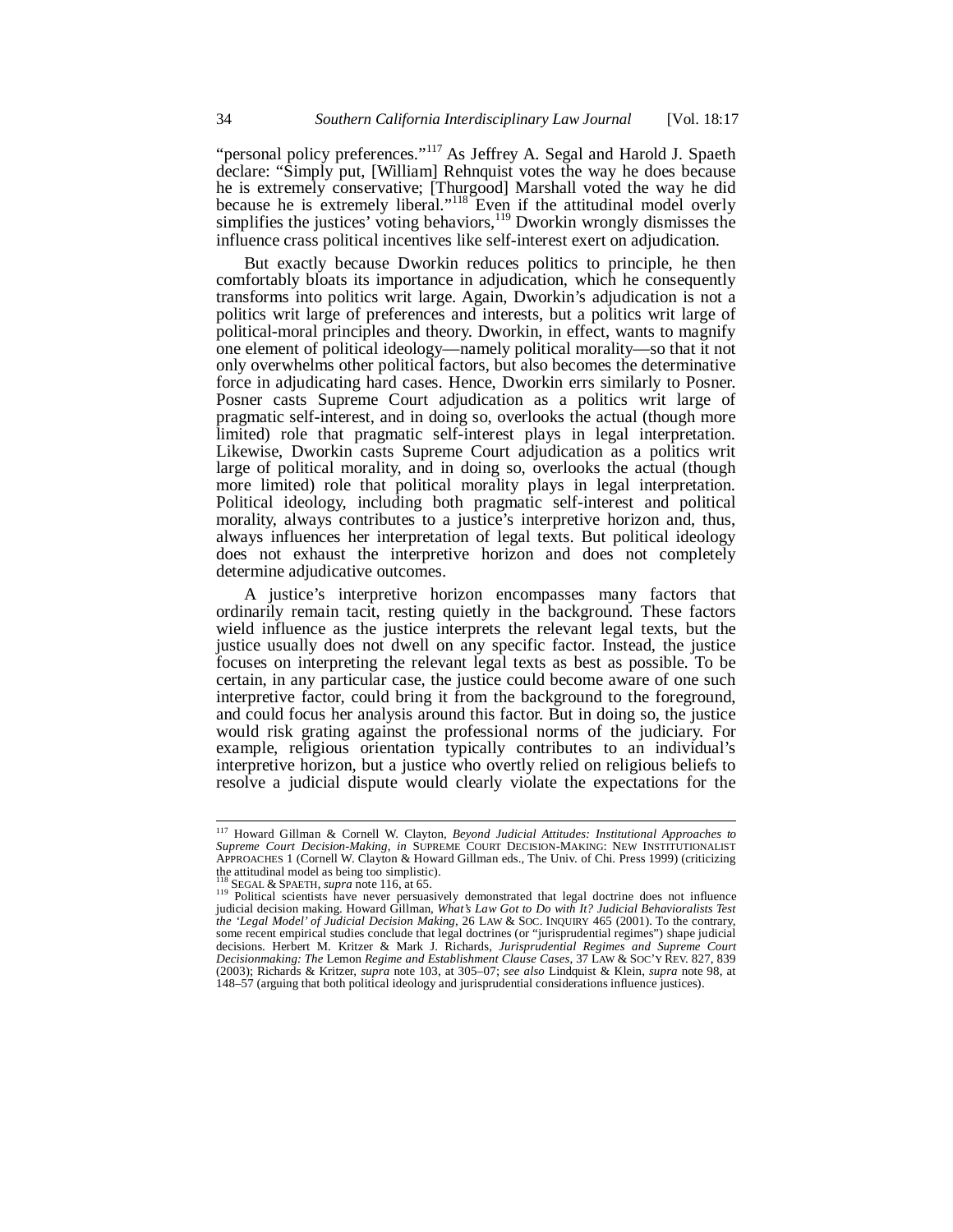judicial office.<sup>120</sup> A justice who openly voted in accordance with pragmatic self-interest would likewise be criticized for disregarding professional norms. And a justice who overtly philosophized about a theory of political morality to decide a case (or cast a vote) would at least be questioned on professional grounds; the justice, critics would sarcastically charge, thought she was a professional philosopher rather than a lawyer and judge. As Robert Bork phrased the criticism, if the Constitution speaks ambiguously on a particular issue, such as whether the death penalty is permissible, then "[i]t does no good to dress the issue up as one in moral philosophy." Philosophical theorists, like Dworkin, seek "the subversion of the law's foundations."<sup>122</sup>

Dworkin anticipates this potential critique of his argument. He describes this "professional objection" as follows:<sup>123</sup>

'We're just lawyers here. We're not philosophers. Law has its own discipline, its own special craft. When you go to law school, you are taught what it is to think like a lawyer, not a philosopher. Lawyers do not try to decide vast theoretical issues of moral or political theory. They decide particular issues at retail, one by one, in a more limited and circumscribed way. Their vehicles of argument are not the grand ones of the philosophical treatise, but the more homespun and reliable methods of close textual analysis and analogy.'<sup>124</sup>

Unsurprisingly, given Dworkin's anticipation of the 'professional objection,' he offers a response.

[Reflective people reason] from the inside out. They begin with a particular concrete problem, and with reasons to worry whether they can defend their position against objections that it is arbitrary or inconsistent with their other views or convictions. Their own sense of intellectual, moral, and professional responsibility, therefore, dictates how general a 'theory' they must construct or entertain to put these doubts to rest. When their responsibility is particularly great—as it is for political officials they might well think it appropriate to test their reflections against the more comprehensive and developed accounts of other people, *including moral and legal philosophers*, who have devoted a great deal of time to worrying about the issues in play. People turn to these sources not with the expectation of finding definitive answers—they know that the sources will disagree among themselves—but rather for rigorous tests of their convictions, for fresh ideas if they find that their convictions need repair, and, often, for theoretical guidance they can follow in reworking their opinions into more accurate and better-supported convictions.<sup>125</sup>

In other words, Dworkin maintains that Supreme Court justices and other judges, as reflective people, sometimes not only rely explicitly on professional philosophers, but do so out of judicial (professional) duty. This

<sup>120</sup> *See* Feldman, *supra* note 90, at 45–52 (discussing empirical research showing that religion influences judges).

 $\frac{121}{121}$  BORK, *supra* note 84, at 214.

<sup>122</sup> *Id.* at 136. <sup>123</sup> DWORKIN, ROBES, *supra* note 6, at 65.

 $^{124}$  *Id.* 

 $\frac{125}{1}$ *Id.* at 80 (emphasis added).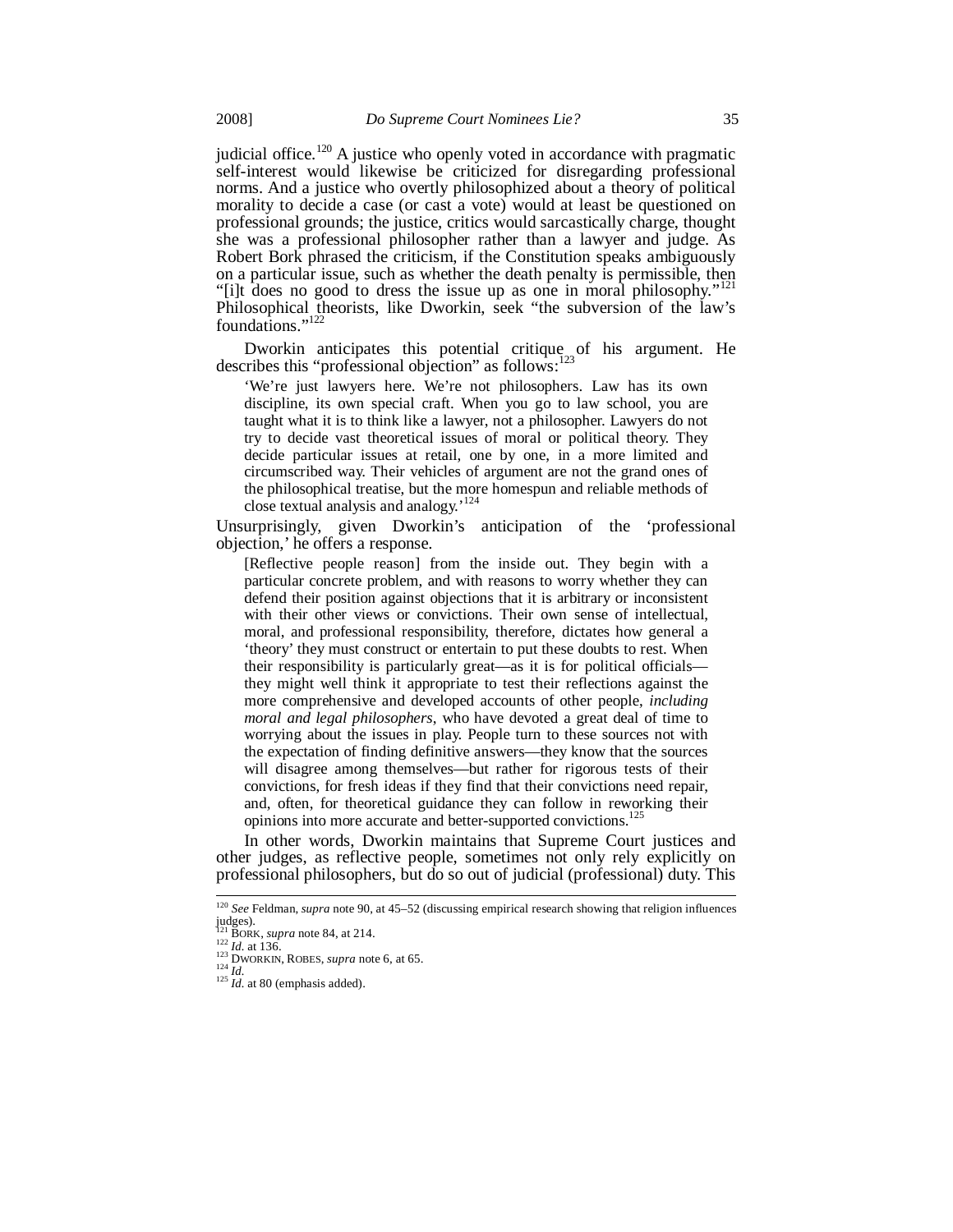assertion borders on the absurd, as demonstrated by Posner himself. Even Dworkin acknowledges Posner's remarkable academic and judicial capabilities: "Judge Richard Posner—you know, the lazy judge who writes a book before breakfast, decides several cases before noon, teaches all afternoon at the Chicago Law School, and performs brain surgery after dinner."<sup>126</sup> Seemingly, if any contemporary judge could measure up to Dworkin's ideal judge, Hercules—that paragon of philosophically principled adjudication—it would be Posner.<sup>127</sup> Yet, Posner claims to not even try. Why does Dworkin allow his argument to drift into Neverland, into the realm of the ridiculous? In part, Dworkin loses his bearings because he does not recognize the distance between professional philosophers and other Americans, including most intellectuals.

Philosophers themselves cultivate this chasmal distance. They have constructed a professional discipline that requires arcane knowledge supposedly beyond the ken of other individuals (read: those who have not attained a Ph.D. in philosophy). To be fair, philosophers are no different from other academic professionals in this regard.<sup>128</sup> But given the nature of academic professionalism, justices and other judges are unlikely to read philosophy journals for guidance in legal questions. Philosophy journals are written for professional philosophers, not for well-educated Americans. Dworkin's error here might be due to his own position within the academy. He has purposely become a public intellectual who tries to communicate with the intelligentsia (however small it might be).<sup>129</sup> He has published numerous essays, for instance, in *The New York Review of Books*. <sup>130</sup> And indeed, Dworkin's efforts have brought him more renown than is common for an academic, but it has simultaneously provoked some other professional philosophers to heap ad hominem scorn on him.<sup>131</sup> Regardless of Dworkin's own status as a public intellectual and professional philosopher, most of his contemporary academic philosophers are not frequently read by anyone other than philosophy professors and students. John Locke and David Hume have not been published recently in the *Journal of Philosophy* or the *Philosophical Review*. 132

To be clear, my criticism of Dworkin's approach as too stylized and extreme (and thus too unrealistic) does not mean that the Supreme Court justices and other judges should never consider political morality.

 $\frac{126}{12}$ *Id.* at 51.

<sup>&</sup>lt;sup>127</sup> DWORKIN, EMPIRE, *supra* note 6, at 238–40 (discussing Hercules).<br><sup>128</sup> See Stephen M. Feldman, *The Transformation of an Academic Discipline: Law Professors in the Past*<br>*and Future (or Toy Story Too)*, 54 J. LEGAL development as an academic professional). <sup>129</sup> *See* RICHARD HOFSTADTER, ANTI-INTELLECTUALISM IN AMERICAN LIFE (Alfred A. Knopf, Inc.

<sup>1962) (</sup>describing the rise of American anti-intellectualism).<br>1962) (describing the rise of American anti-intellectualism).

<sup>130</sup> Most of the essays in his book, *Freedom's Law*, were first published in *The New York Review of Books*. DWORKIN, FREEDOM, *supra* note 6, at 391–92.

<sup>131</sup> *E.g.,* Brian Leiter, *The End of Empire: Dworkin and Jurisprudence in the 21st Century*, 36 RUTGERS L.J. 165 (2004) (dismissing Dworkin as a has-been); see also Michael Steven Green, *Dworkin v. the Philosophers: A Review Essay on Justice in Robes, 2007 U. ILL. L. REV. 1477 (discussing the widespread disdain for Dworkin'* 

<sup>&</sup>lt;sup>132</sup> Much has been written about how law review articles have little influence today on judicial decision making. Feldman, *supra* note 128, at 487–89; Michael D. McClintock, *The Declining Use of Legal Scholarship by Courts: An Empirical Study*, 51 OKLA. L. REV. 659 (1998). Common sense suggests that philosophy publications would have even less influence on judges.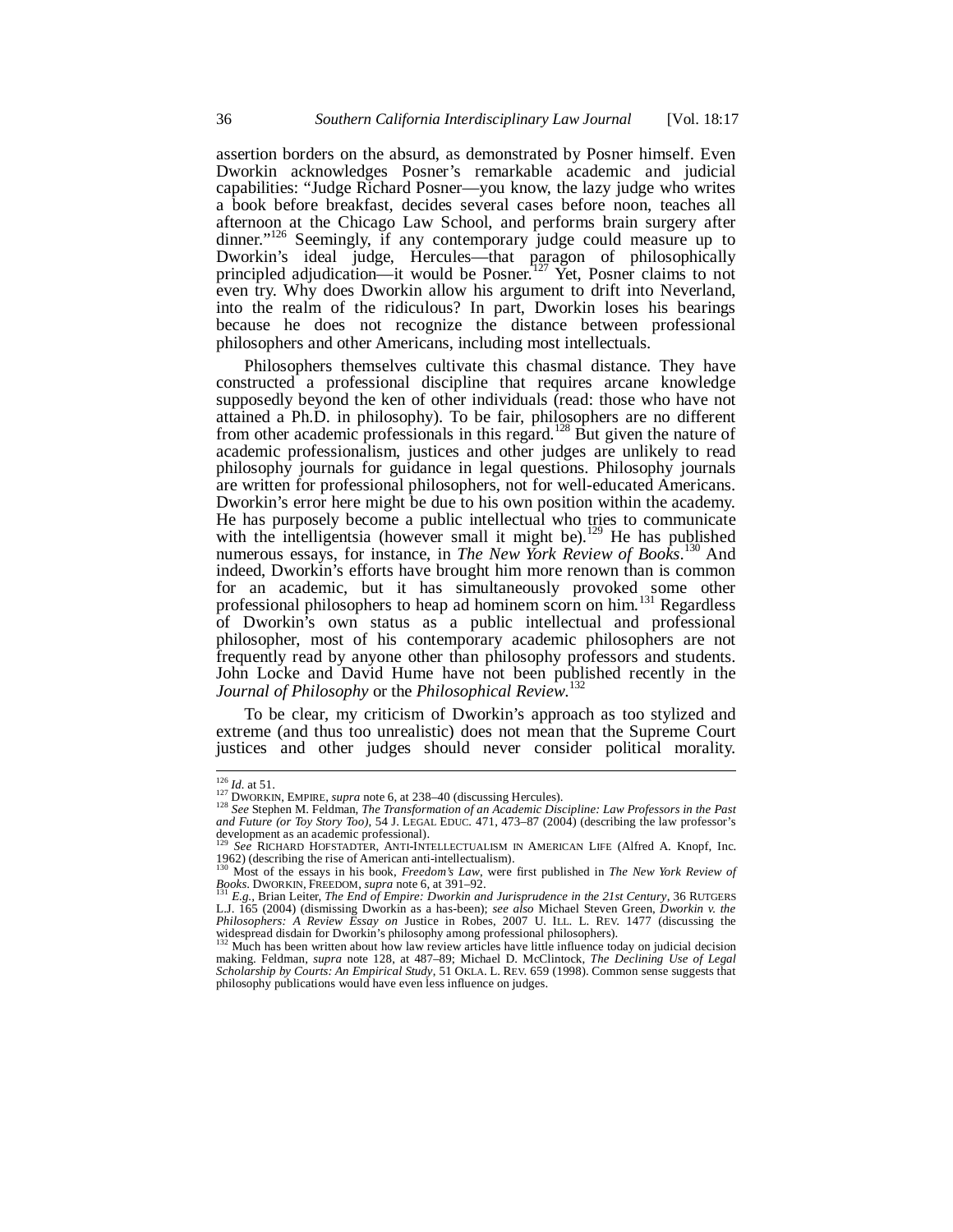Certainly, judges might contemplate the political morality and theory of the American governmental system to help resolve certain issues, including some constitutional questions.<sup>133</sup> For example, during the World War II era, the justices sometimes contemplated the nature of democracy when deciding free-expression disputes.<sup>134</sup> In *West Virginia State Board of* Education v. Barnette,<sup>135</sup> which held in 1943 that a public school's compulsory flag salute violated the First Amendment, Justice Robert Jackson reasoned: "We set up government by consent of the governed, and the Bill of Rights denies those in power any legal opportunity to coerce that consent. Authority here is to be controlled by public opinion, not public opinion by authority."<sup>136</sup> Even in those cases, however, the justices fell far short of the sustained philosophical theorizing that Dworkin encourages. The extraordinary former Harvard Law professor Felix Frankfurter might have most nearly approached Dworkin's ideals, more than any other justice. Dissenting in *Barnette*, Frankfurter argued that the judicial enforcement of First Amendment rights would ultimately undermine democracy:

Particularly in legislation affecting freedom of thought and freedom of speech much which should offend a free-spirited society is constitutional. Reliance for the most precious interests of civilization, therefore, must be found outside of their vindication in courts of law. Only a persistent positive translation of the faith of a free society into the convictions and habits and actions of a community is the ultimate reliance against unabated temptations to fetter the human spirit. $137$ 

But even Frankfurter would have disappointed Dworkin. As a justice, Frankfurter was limited to writing judicial opinions—albeit, in some instances, unusually long ones. He might occasionally rely on his notion of democratic theory, but he still could not write a treatise on political theory and morality. He had another case to decide, another opinion to write. And most frequently—as was true in his *Barnette* dissent—Frankfurter invoked democratic theory only to justify deferring to a legislative determination, not to facilitate the judicial articulation of substantive political-moral principles. $\frac{1}{3}$ 

<sup>&</sup>lt;sup>133</sup> Thus, my repudiation of Dworkin's approach does not translate into an endorsement of judicial minimalism, where judges would largely be limited to reasoning by analogy from case precedents. CASS R. SUNSTEIN, ONE CASE AT A TIME: JUDICIAL MINIMALISM ON THE SUPREME COURT (Harvard Univ. Press 1999). Sunstein's mistake is, in a sense, the mirror image of Dworkin's mistake. Both theorists seek to constrain justices in extreme ways—Dworkin by limiting the justices to abstract philosophical theorizing about political morality, and Sunstein by limiting them chiefly to narrow and shallow decisions based on stilted analogical reasoning.

<sup>134</sup> *See* Stephen M. Feldman, *The Theory and Politics of First Amendment Protections: Why Does the Supreme Court Favor Free Expression over Religious Freedom*?, 8 U. PA. J. CONST. L. 431, 433–74 (2006) (discussing the interrelations of constitutional theory, constitutional politics, and Supreme Court adjudication during the 1930s and 1940s).<br><sup>135</sup> 319 U.S. 624 (1943).<br><sup>136</sup> *Id.* at 641.

<sup>137</sup> *Id*. at 670–71 (Frankfurter, J., dissenting). <sup>138</sup> *See, e.g.,* Colegrove v. Green, 328 U.S. 549, 552–56 (1946) (Frankfurter, J., plurality opinion) (reasoning that the nature of democracy renders the drawing of congressional district lines a political question and therefore non-justiciable).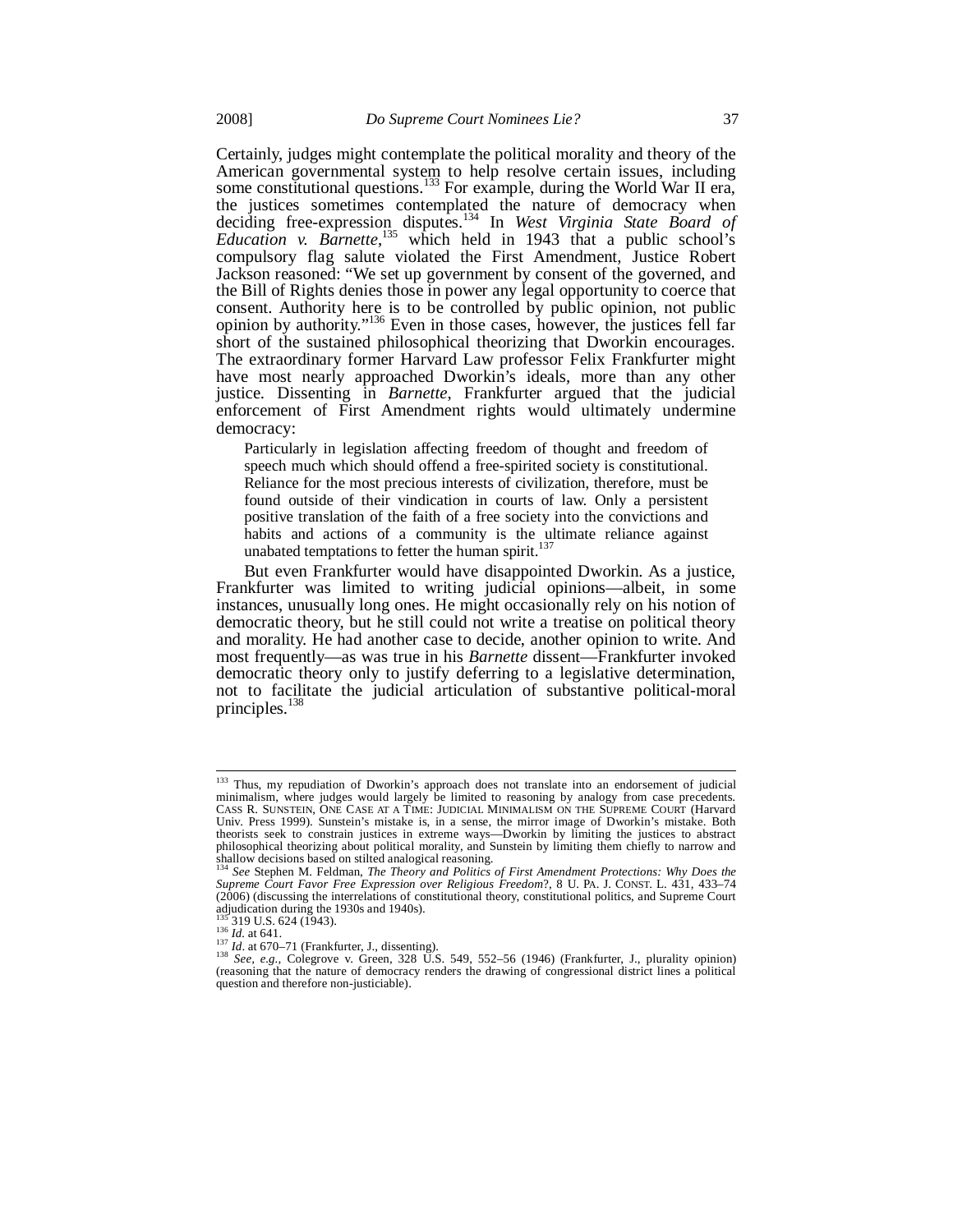#### D. WHEN POLITICAL AND INTERPRETIVE JUDGMENTS DIVERGE

When the justices decide a case, they generally follow professional norms and sincerely attempt to interpret the relevant texts as best as possible. But, because a justice's interpretive horizon, including political ideology, always shapes interpretation, a justice's best interpretation of a text usually coincides with the justice's political views. Legal interpretation and, therefore, Supreme Court decision making are politics writ small. And, because Supreme Court adjudication is politics writ small, the justices are unlikely to perceive a need to engage in politics writ large, whether of the Posnerian or Dworkinian variety.

Yet, any individual justice can occasionally experience a conflict between interpretive judgment and political ideology. Politics is always a part of interpretation, but it is never the whole of interpretation. Because politics contributes to, but does not completely fill, a justice's interpretive horizon, a justice might realize in any particular case that her interpretive judgment does not coincide with her political ideology, whether based on pragmatic concerns or political morality. In such cases, given the justice's institutional position—she is empowered to vote as a Supreme Court justice—she must choose between two paths: follow her interpretive judgment, or follow her politics. Evidence suggests that, in these rare situations, the justices have gone down both respective paths in different cases. So, for instance, Posner acknowledges, "[E]mpirical studies of the voting patterns of Supreme Court Justices never find that [political] ideology explains anywhere near 100% of the Justices' votes."<sup>139</sup> Indeed, he believes "Justice Scalia when he says that his vote to hold flag burning constitutionally privileged was contrary to his legislative preferences."<sup>140</sup> Posner suggests that the justices are most likely to disregard their political inclinations (and thus follow their interpretive judgments) in cases involving relatively "trivial [political] issues.<sup>1,141</sup> "No one (except, naturally enough, the two military veterans on the Supreme Court—Chief Justice Rehnquist and Justice Stevens—both of whom dissented in the flagburning cases) could get excited over flag burning."<sup>142</sup> And, to be sure, if one were to target a recent case where the justices seemed most likely to follow their politics instead of their interpretive judgments, it would be *Bush v. Gore*, where the political stakes were momentous. In a 5-4 decision, the five most conservative justices voted together, relying on a novel equal protection argument to hold in favor of George W. Bush, thus effectively installing him as President.<sup>143</sup>

<sup>139</sup> Posner, *Foreword*, *supra* note 5, at 49.

<sup>&</sup>lt;sup>140</sup> *Id.* at 50 (citing Texas v. Johnson, 491 U.S. 397 (1989)). Posner also believes "Justice Thomas when he says he wouldn't vote for a law criminalizing homosexual sodomy even as he dissented from the decision invalidating such laws." *Id.* (citing Lawrence v. Texas, 539 U.S. 558, 605–06 (2003) (Thomas, J., dissenting)). In *Planned Parenthood v. Casey*, Justices O'Connor, Kennedy, and Souter explained in their joint opinion that they would vote to reaffirm the "central holding" of *Roe v. Wade* despite "whatever degree of personal reluctance any of us may have, not for overruling it." Planned Parenthood v. Casey, 505 U.S. 833, 861 (1992); Roe v. Wade, 410 U.S. 113 (1973).

Posner, *Foreword*, *supra* note 5, at 50.

<sup>142</sup> *Id.*

<sup>&</sup>lt;sup>143</sup> 531 U.S. 98 (2000).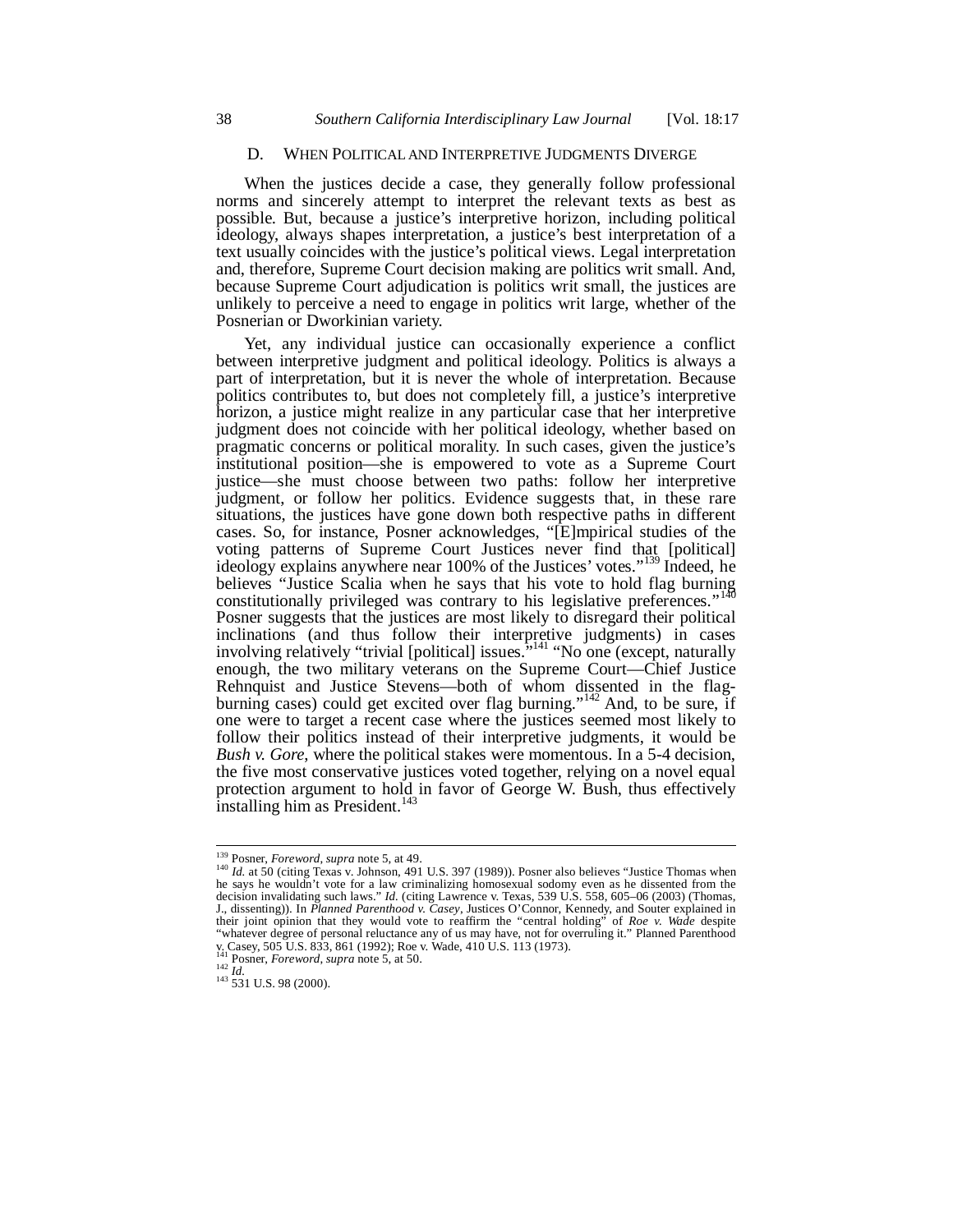Two points about such cases—when interpretive judgments and politics diverge—should be emphasized. First, it will always be problematic to identify a case when a justice's interpretive judgment and political ideology conflicted. A researcher cannot know for certain what constituted a justice's best interpretive judgment. The researcher, like anybody else, can only interpret the legal materials to arrive at his or her *own* best interpretive judgment—a process which is never mechanical—and then the researcher must conjecture whether the justice would have arrived at the same conclusion given the justice's known political-interpretive propensities. A justice's declarations about such conflict might be helpful in identifying cases, yet a researcher should be skeptical, given that such declarations will often be self-serving. A justice is far more likely to pronounce a conflict when he or she then claims to follow the law, not politics—like Scalia in the flag burning case. After all, the justice will be proclaiming his own supposed neutrality and objectivity, his own professionalism, since he supposedly disregarded his political ideology. Meanwhile, in a case like *Bush v. Gore*, where the justices seem to follow their politics, they are unlikely to admit as much because they would then be admitting they had contravened professional norms.<sup>144</sup>

Second, and most significant, such cases of conflict will be rare. A justice's political ideology, as a constitutive component of her interpretive horizon, will lead the justice to interpret relevant legal texts congruously with her politics. Such correspondence between interpretive judgment and politics will, of course, seem serendipitous—isn't it funny how my interpretation of the Constitution so often fits my political ideology?—but it is not. It is built into the structure of the interpretive process itself. Unlike Dworkin's and Posner's respective depictions of adjudication as politics writ large, my description of adjudication as politics writ small does not unrealistically twist or stylize judicial decision making. Instead, Supreme Court adjudication as politics writ small accounts for the contributions of political ideology inherent within the interpretive and judicial processes.<sup>1</sup>

<sup>&</sup>lt;sup>144</sup> For a more extensive discussion of cases of conflict, see Feldman, *supra* note 8, at 110–16.

<sup>145</sup> *See* Stanley Fish, *Almost Pragmatism: The Jurisprudence of Richard Posner, Richard Rorty, and Ronald Dworkin*, *in* THERE'S NO SUCH THING AS FREE SPEECH: AND IT'S A GOOD THING, TOO 200 (Oxford Univ. Press 1994) (criticizing Posner for moving from a pragmatist philosophy to a pragmatist program that advocated for the Court to decide in a pragmatist fashion). A recent empirical study of the federal Courts of Appeals supports the thesis that adjudication is politics writ small. The authors concluded that "in some contexts, . . . [judges'] political commitments very much influence their votes." Cass R. Sunstein et al., *Ideological Voting on Federal Courts of Appeals: A Preliminary Investigation*, 90 VA. L. REV. 301, 350 (2004). Yet the authors add: "But this is only part of the story. It would be possible to see our data as suggesting that most of the time, the law is what matters, not ideology." *Id.* at 336. The authors emphasize, in particular, "the disciplining effect of precedent and law—a factor that<br>might be labeled 'professionalism,'" as well as the influence of "legal and political culture." Id. The<br>authors expande ANALYSIS OF THE FEDERAL JUDICIARY (Brookings Inst. Press 2006). *See also* Gregory C. Sisk, *The Quantitative Moment and the Qualitative Opportunity: Legal Studies of Judicial Decision Making*, 93 CORNELL L. REV. 873 (2008) (reviewing FRANK B. CROSS, DECISION MAKING IN THE U.S. COURTS OF APPEALS (Stanford Univ. Press 2007) and discussing empirical research showing that political ideology moderately affects judicial decision making). For additional empirically-grounded discussions focusing on the interplay of doctrine and politics in the lower courts, *compare* James C. Brent, *An Agent and Two Principals: U.S. Court of Appeals Responses to* Employment Division, Department of Human Resources v. Smith *and the Religious Freedom Restoration Act*, 27 AM. POL. Q. 236 (1999) (suggesting that traditional legal arguments have greater influence on lower court judges than on Supreme Court justices), *and* Gillman, *supra* note 119, at 481–82 (mentioning research that suggests precedents have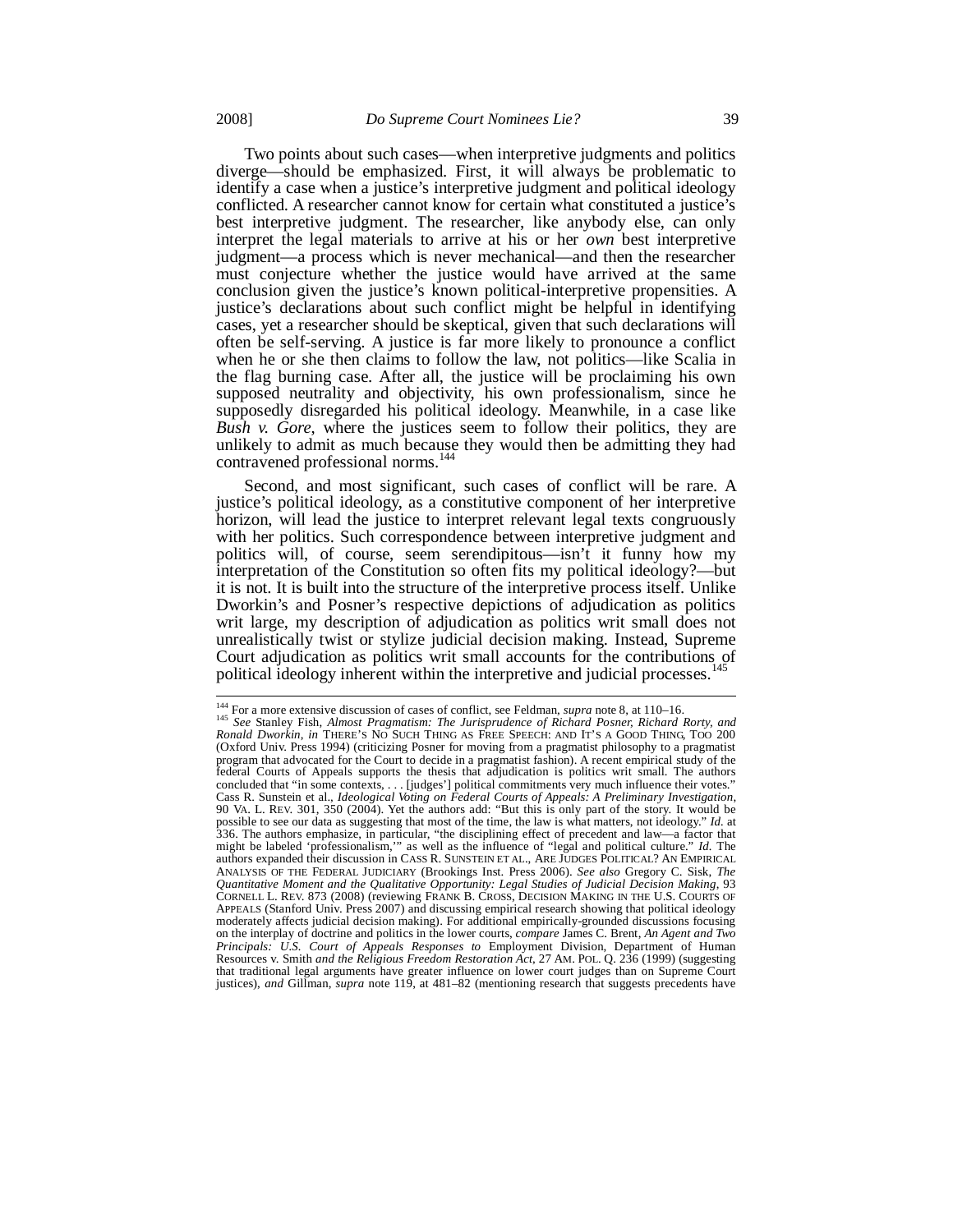## E. ASOURCE OF DISAGREEMENT BETWEEN POSNER AND DWORKIN

Posner and Dworkin both depict adjudication as politics writ large, yet, ironically, each conceives of adjudicative politics in a way that precludes his counterpart's approach. Posner recommends that Supreme Court justices resolve cases pragmatically, deciding so as to achieve the best consequences. From Posner's vantage, Dworkinian political-moral theorizing should not and, in fact, cannot guide adjudication. He writes, "[T]he analytical tools employed in academic moralism—whether moral casuistry, or reasoning from the canonical texts of moral philosophy, or careful analysis, or reflective equilibrium, or some combination of these tools—are too feeble to override either narrow self-interest or moral intuitions."<sup>146</sup> Consequently, Posner observes, "academic moralism is helpless when intuitions clash or self-interest opposes, and otiose when they line up."<sup>147</sup> Indeed, according to Posner, political-moral theorizing not only is irrelevant to adjudication, but also is extraneous to moral judgments.<sup>148</sup>

Dworkin is no less harsh in his criticism of Posner. Principled adjudication, Dworkin insists, must uphold law as integrity. But in Posner's pragmatic adjudication, as disparaged by Dworkin, "the truth of propositions of law is a wasteful distraction from the goal that . . . [judges] should pursue single-mindedly, which is the improvement of their political community."<sup>149</sup> Ultimately, Posner's "pragmatism comes to nothing". precisely because it lacks the grounding of a political-moral theory.<sup>150</sup> Although Posner "insists that judges should decide cases so as to produce the best consequences," Dworkin writes, "he does not specify how judges should decide what the best consequences are."<sup>151</sup>

Posner and Dworkin are each driven to describe an adjudicative politics writ large and simultaneously to denounce the other's approach because, in part, they fail to recognize that adjudication is politics writ small. In fact, while both challenge the law-politics divide commonly assumed in traditional legal scholarship, they both nonetheless retain remnants of that persistent dichotomy. Posner, recall, suggests that lower court judges are typically "tethered to authoritative texts" unless the law happens to be "uncertain and emotions aroused."<sup>152</sup> Whereas Supreme Court decisions are to a great degree "lawless"—the justices vote according to pragmatic political considerations—lower court judges decide according to the law.<sup>153</sup> Posner, it seems, believes that in the proper circumstances legal

greater influence on lower courts than on Supreme Court), *with* Emerson H. Tiller & Frank B. Cross, *A Modest Proposal for Improving American Justice*, 99 COLUM. L. REV. 215, 217–18 (1999) (emphasizing that empirical evidence also supports the view that political ideology strongly influences lower court decision making). <sup>146</sup> POSNER, THEORY, *supra* note 5, at 7.

<sup>147</sup> *Id.* <sup>148</sup> *Id.* at 3.

 $^{149}$  DWORKIN, ROBES, *supra* note 6, at 23.

<sup>150</sup> *Id.* at 24.

<sup>151</sup> *Id.* <sup>152</sup> *See supra* text accompanying notes 17–18.

<sup>153</sup> Posner, *Foreword*, *supra* note 5, at 41.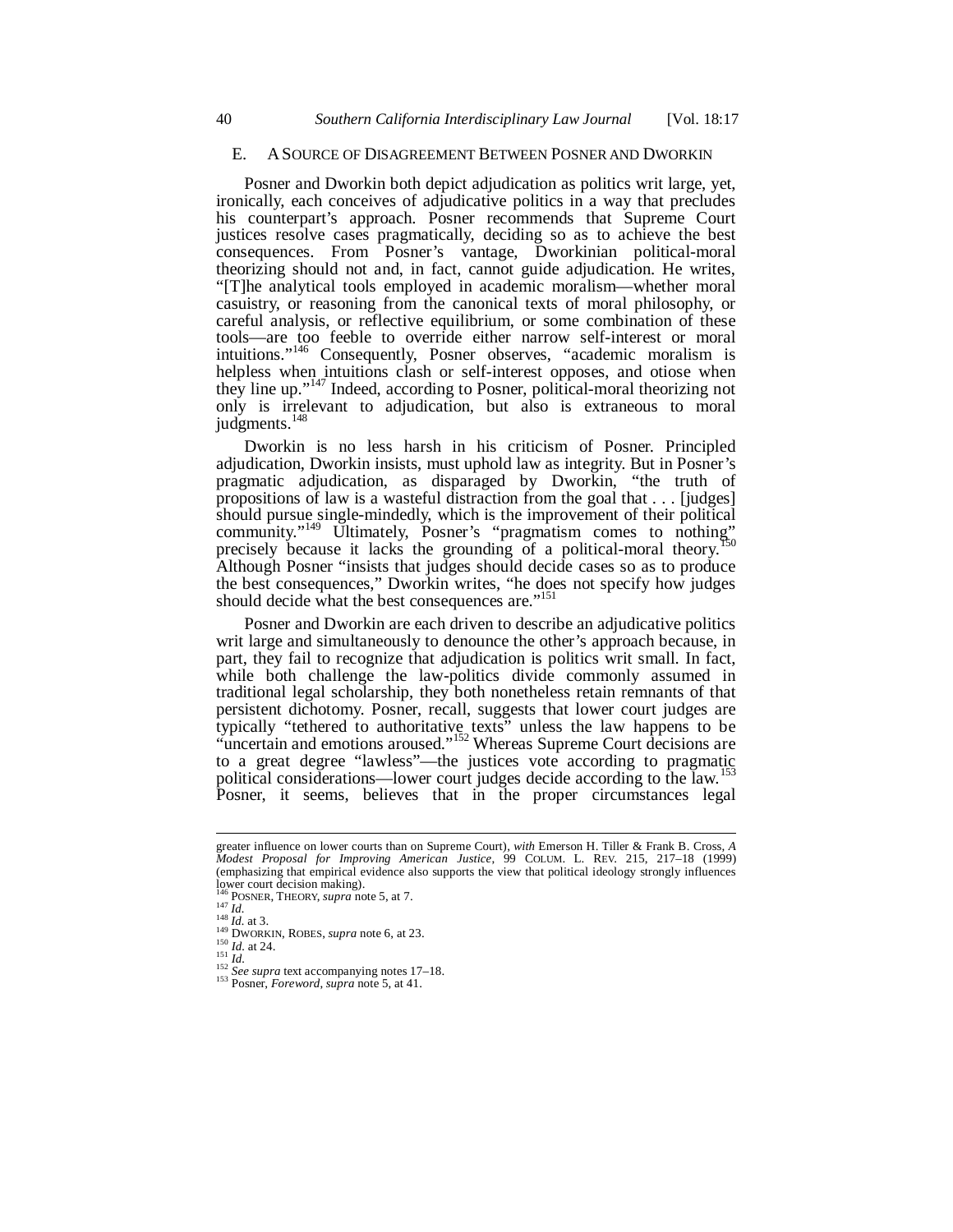interpretation and adjudication can, in effect, be mechanical and apolitical.<sup>154</sup>

Dworkin's retreat to the law-politics dichotomy is less obvious. First, he banishes pragmatic politics from adjudication. Only his highly stylized politics of principles is allowed into the realm of law.<sup>155</sup> Second, he maintains that concepts can be understood in a "preinterpretive sense," which is descriptive rather than normative.<sup>156</sup> Thus, we can discuss a preinterpretive concept of law that is "fairly uncontroversial."<sup>157</sup> Like Posner, then, Dworkin seems to believe that in certain circumstances we can understand concepts immediately or directly—that one's interpretive horizon, in general, and political ideology, more specifically, do not necessarily come into play and render meanings disputable.

Dworkin's assertion of a preinterpretive sense is in tension with his implicit taxonomic placement of political-moral principles within the legal process itself.<sup>158</sup> Perhaps partly for that reason, he qualifies the notion of a preinterpretive sense by acknowledging that "some kind of interpretation is necessary even at . . . [the preinterpretive] stage" of understanding.<sup>159</sup> But necessary even at  $\dots$  [the preinterpretive] stage" of understanding.<sup>1</sup> simultaneously, he peppers his discussion with phrases suggesting that understanding can sometimes be prior to interpretation, that understanding can be apolitical, culturally neutral, and non-normative. He refers, for instance, to the "brute facts of legal history"<sup>160</sup> and to the "raw data" of preinterpretation, as if a judge could directly access historical precedents and doctrinal rules without interpreting them.<sup>161</sup>

<sup>&</sup>lt;sup>154</sup> Posner says little directly about how lower courts decide cases. Yet, his comparisons between Supreme Court and lower court decision making connotes an unmistakable contrast: the Supreme Court is political writ large, while the lower courts apply the law. For instance, Posner writes:

The adjudication of constitutional cases at the Supreme Court level is dominated by cases in which the conventional sources of legal authority, such as pellucid constitutional text or binding precedent . . . do not speak in a clear voice. If they did, the Court would rarely have to get involved in the matter; it could leave it to the lower courts.

*Id.* at 42–43. <sup>155</sup> Whereas Dworkin favors the moral politics of a principle-bound community to the pragmatic politics of a rule-bound community, he does not deny the possibility of pragmatic politics. Rather, he bars pragmatic politics from *adjudication* while allowing it in the *legislative* arena. In adjudication, Dworkin sharply distinguishes principles from policies. By following law as integrity, judges should apply principles, but judges should never decide according to policy considerations. Dworkin's effort to cabin policy concerns, to separate policies from the political ideology of principles, further illustrates how he tries to stylize politics to an extreme. Brian Leiter claims that "[a]fter Neil MacCormick's seminal *Legal Reasoning and Legal Theory* and John Bell's *Policy Arguments in Judicial Decisions*, Dworkin quietly abandoned this wildly implausible claim [distinguishing policies from principles]." Leiter, *supra* note 131, at 173 (citing JOHN BELL, POLICY ARGUMENTS IN JUDICIAL DECISIONS (1983) and NEIL<br>MACCORMICK, LEGAL REASONING AND LEGAL THEORY (1978)). Yet, Leiter is clearly wrong on this ground. Both MacCormick and Bell published well before Dworkin published *Law's Empire* in 1986. Yet, in that book, Dworkin explicitly reaffirmed his earlier distinction between principles and policies. DWORKIN, EMPIRE, *supra* note 6, at 221–23, 243–44, 438 n. 30. *See also* DWORKIN, SERIOUSLY, *supra* note 6, at 22 (distinguishing principles and policies).

<sup>&</sup>lt;sup>156</sup> DWORKIN, EMPIRE, *supra* note 6, at 105.

<sup>&</sup>lt;sup>157</sup> *Id.* at 92.<br><sup>158</sup> *See supra* text accompanying notes 111–114.

<sup>159</sup> DWORKIN, EMPIRE, *supra* note 6, at 66. <sup>160</sup> *Id.* at 255.

<sup>161</sup> *Id.* at 67. Likewise, Dworkin talks of the "raw behavioral data" of social practices, including legal data in the identifying the practice. *Id.* at 52. "Dworkin infers, without noticing the inconsistency, that identifying the preinterpretive features of law must itself be an interpretive endeavor[.]" Kenneth Einar Himma, *Situating Dworkin: The Logical Space Between Legal Positivism and Natural Law Theory*, 27 OKLA. CITY U. L. REV. 41, 123 (2002). *See also* Stanley Fish, *Working on the Chain Gang: Interpretation in*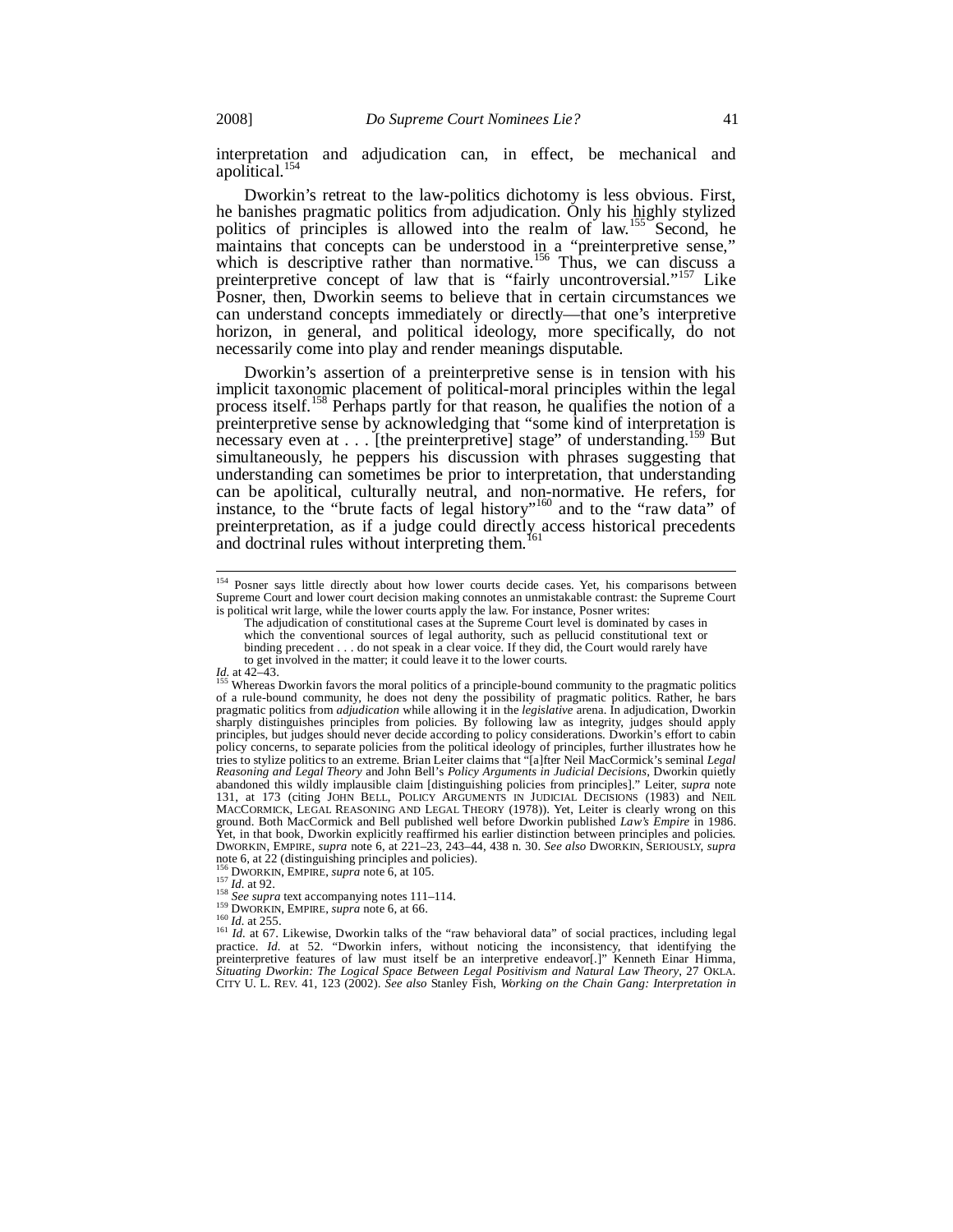Ultimately, Posner and Dworkin, each in his own way, both appear to suggest that interpretation, and therefore adjudication, can sometimes and in some ways be apolitical. When the justices become political, then, they must do so self-consciously and aggressively—or so Posner and Dworkin assume. This assumption leads Posner and Dworkin to dwell on the adjudicative stance appropriate for a politically assertive Supreme Court justice: a politically pragmatic adjudication for Posner, and a politically principled adjudication for Dworkin. Yet, contrary to their arguments for adjudicative politics writ large, legal interpretation and adjudication are always politics writ small. Justices decide cases by interpreting legal texts, and the understanding of a legal text always arises from within one's interpretive horizon, which enables as well as constrains interpretation. Given that a justice's interpretive horizon always shapes her understanding of legal texts, political ideology necessarily influences adjudication. There is no other way to decide cases in accordance with law.

# III. CONCLUSION: DO SUPREME COURT NOMINEES LIE?

Returning to the political controversy surrounding the early Roberts Court that introduced this Article, what are the implications of an adjudicative politics writ small? Did Roberts and Alito purposefully lie during their Senate confirmation hearings when they promised to remain faithful to the rule of law? Have they foregone their promises of fidelity to the Constitution so as to pursue their conservative political agendas?

While my description of Supreme Court adjudication as politics writ small does not justify the Roberts Court's decisions, it does defend the integrity of the justices. For the most part, Roberts, Alito, and other Supreme Court nominees and justices sincerely proclaim that they decide cases according to the rule of law. They faithfully interpret the relevant legal texts, whether constitutional provisions, judicial precedents, or otherwise. Yet, the justices' interpretive conclusions always arise from within their respective interpretive (political) horizons. In most instances, then, politically conservative justices like Roberts and Alito interpret legal texts in ways that correspond with their conservative outlooks. While this convenient coincidence between legal interpretation and politics might easily be attributed to disingenuousness—the justices determinedly and duplicitously follow their politics despite their invocations of legal doctrine—such is not the case. Rather, the correspondence between interpretation and politics arises from the nature of the interpretive process itself.<sup>162</sup> Consequently, liberal justices would act no differently from Roberts and Alito; they would interpret legal texts in accordance with their

*the Law and in Literary Criticism*, *in* THE POLITICS OF INTERPRETATION, *supra* note 78, at 271, 272–78 (criticizing Dworkin for misunderstanding the structure of the interpretive process). <sup>162</sup> *See generally* John Ferejohn, *Positive Theory and the Internal View of Law*, 10 U. PA. J. CONST. L.

<sup>273, 302–03 (2008) (</sup>arguing that internal and external views of law are not necessarily inconsistent); Lori Ringhand, *"I'm Sorry, I Can't Answer That": Positive Scholarship and the Supreme Court Confirmation Process*, 10 U. PA. J. CONST. L. 331, 357–58 (2008) (arguing that political science scholarship, emphasizing the role of political ideology in Supreme Court decision making, should help shape the types of questions asked during Senate questioning of nominees).